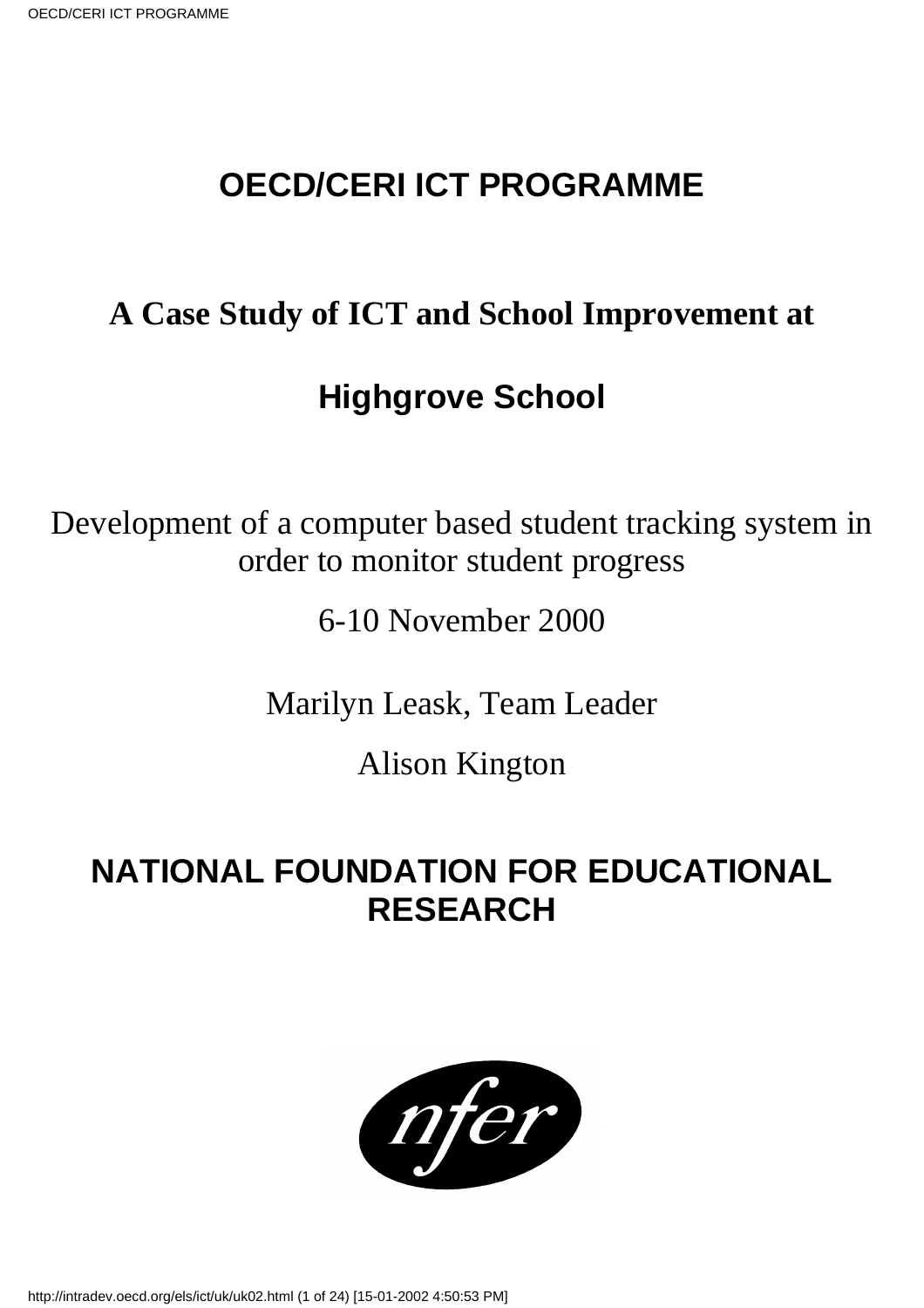# **ACKNOWLEDGEMENTS**

We should like to acknowledge the support given by the schools, the teachers, the pupils, parents and the governors to this research. Without their enthusiastic participation we could not have undertaken this study.

NFER Team: Barbara Lee Project Director Dr Marilyn Leask Team Leader Dr Alison Kington Research Officer Effie de Souza-Soudell Secretary

The sponsorship of the Department of Educational Employment (DfEE) and the support of the National Steering Group led by Dominic Flitcroft are also gratefully acknowledged.

# **Contents**

Page No.

- 1. Executive summary 4
- 2. Introduction 4
- 3. The whole school reform 5
- 4. Evidence relating to the research hypotheses 5
- 1. Overview 7
- 1. The Past 11.
- 1. The Present 13
- 1. Main Hypotheses 16
- 1. Hypothesis 1:16
- 2. Evidence in support of hypothesis 1 16
- 3. Evidence in support of the rival hypothesis 17
- 4. Summary 18
- 5. Hypothesis 2: 18
- 6. Evidence in support of hypothesis 2 18
- 7. Evidence in support of the rival hypothesis 20
- 8. Summary 21
- 9. Hypothesis 3: 21
- 10. Evidence in support of hypothesis 3 22
- 11. Evidence in support of the rival hypothesis 23
- 12. Summary 23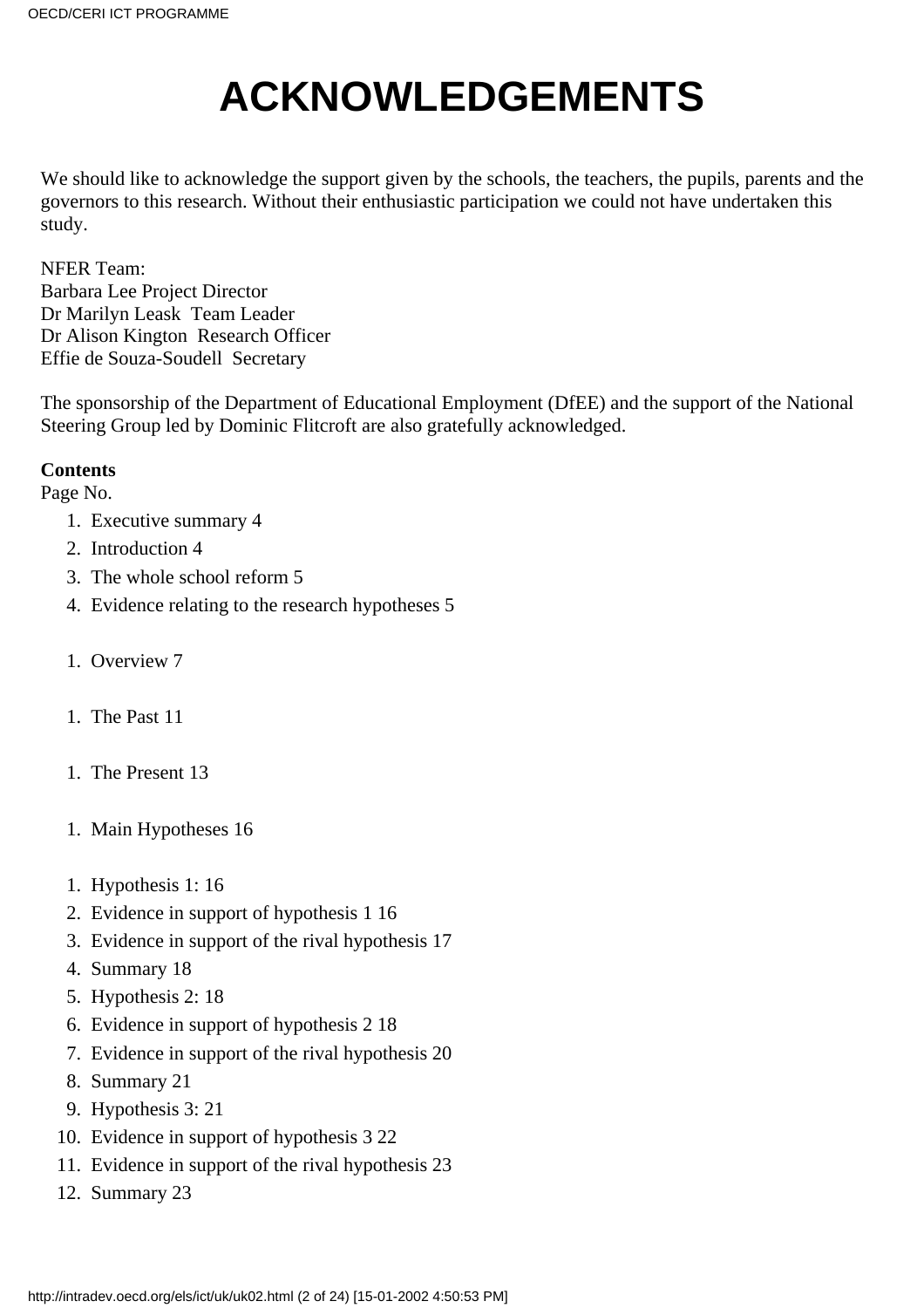- 13. Hypothesis 4: 23
- 14. Evidence in support of hypothesis 4 24
- 15. Evidence in support of the rival hypothesis 24
- 16. Summary 24
- 17. Hypothesis 5: 25
- 18. Evidence in support of hypothesis 5 25
- 19. Evidence in support of the rival hypothesis 28
- 20. Summary 28
	- 1. Projection to the future 30

7. Appendix A Methodology 32 Appendix B ICT Practice Survey for Teachers 35 Appendix C Other Evidence 42 Appendix D Extract from Nomination form: data on student 44 numbers, machine numbers and staffing **1. EXECUTIVE SUMMARY**

# 1. **Introduction**

<span id="page-2-0"></span>As part of the OECD qualitative research Case studies of Organisational Change this study was carried out during 6-10<sup>th</sup> November 2000 at Highgrove School<sup>[1]</sup>.

The data collection was carried out by means of:

- 1. Interviews with teachers and children, administrators (headteacher, governor), students, parents and technology specialists.
- 2. Observations of school functioning including Year 7 Parents Evening.
- 3. Collection of school documentation.
- 4. Survey of teacher ICT practices.

The research focused upon a major whole school reform and the part that ICT has played in that reform. In this case the whole school reform was the school s development and implementation of student tracking systems providing data for parents, teachers and students for the purpose of monitoring student achievement and setting goals and targets. The system also allowed the comparison of the performance between teaching groups.

# **1.2 The whole school reform**: **Development of a computer based tracking system in order to monitor student progress.**

The school s initiative to build a comprehensive database holding the data on all students was intended to facilitate monitoring of individual students progress and achievements throughout their whole school career. The intention was that the use of the system should:

- enable classroom teachers, form teachers and heads of year (HoY) to review students performance at anytime;
- ensure that students who were underachieving could be identified;
- encourage students to monitor their own progress against their personal targets, which they have set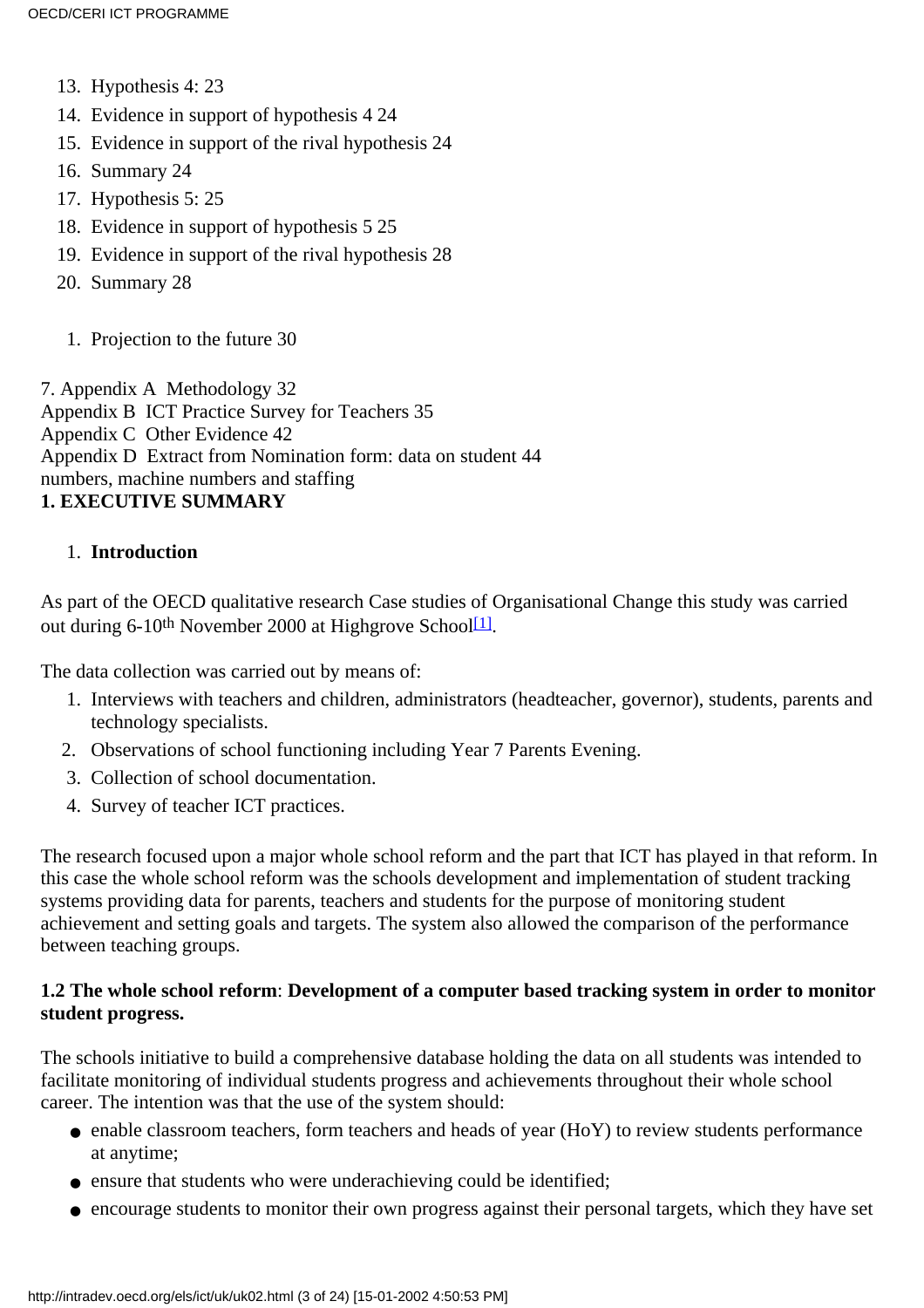with their teachers:

- provide detailed information for parents, students and teachers about a student s estimated capability and current achievement.
- 1. **Evidence relating to the research hypotheses.**
- 2. **Hypothesis 1: Technology as catalyst or as additional resource?**

The evidence supported the rival hypothesis that ICT was not the catalyst for change but was an additional resource supporting changes that were initiated by teachers. Procedures for monitoring pupil achievement at an individual level were of concern before software to manage this process was available. The evidence supports the hypothesis that the forces which drove the improvements (i.e. teachers desires to monitor students progress more closely) also drove the application of the technology to this specific educational problem.

# 1. **Hypothesis 2: Traditional diffusion patterns apply or is the diffusion pattern of ICT innovation different?**

Overall the evidence supported the hypothesis that traditional patterns for the diffusion of innovation applied. However, there was some evidence to suggest that a skills deficit maybe an additional factor related to ICT innovation which hinders the diffusion of an innovation.

# 1. **Hypothesis 3: Staff ICT competence is critical or are infrastructure and student competence more important?**

The data supported the hypothesis that teacher competence was a critical factor in the successful implementation of the ICT related reform, rather than student competence or technical infrastructure. Teachers needs placed demands on the infrastructure.

# 1. **Hypothesis 4: Is the gap between more and less advantaged students stable when ICT access is increased?**

The data supported the hypothesis that with equal access to ICT, gaps between the high and low poverty students would not increase. Students had high levels of access at school and home. Student background (i.e. advantaged or disadvantaged) was not cited as a critical factor influencing either student use of ICT or student achievement using ICT.

# 1. **Hypothesis 5: With improved ICT academic standards will stay the same or increase, or decrease?**

The evidence supported the hypothesis that successful implementation of ICT leads to the same or higher academic standards. There was a small amount of evidence that some time is wasted by students who are unable to deal with the amount information obtainable from the internet.

# 1. **OVERVIEW**

Highgrove High School was a large co-educational secondary school (11-18yrs) located on two separate sites on the outskirts of a large city. The school catered for students at Key Stages 3, 4 and 5 (age 11-14/Years 7-9; age 14-16/Years 10-11; age 16-18/Years 12-13) of their education. The students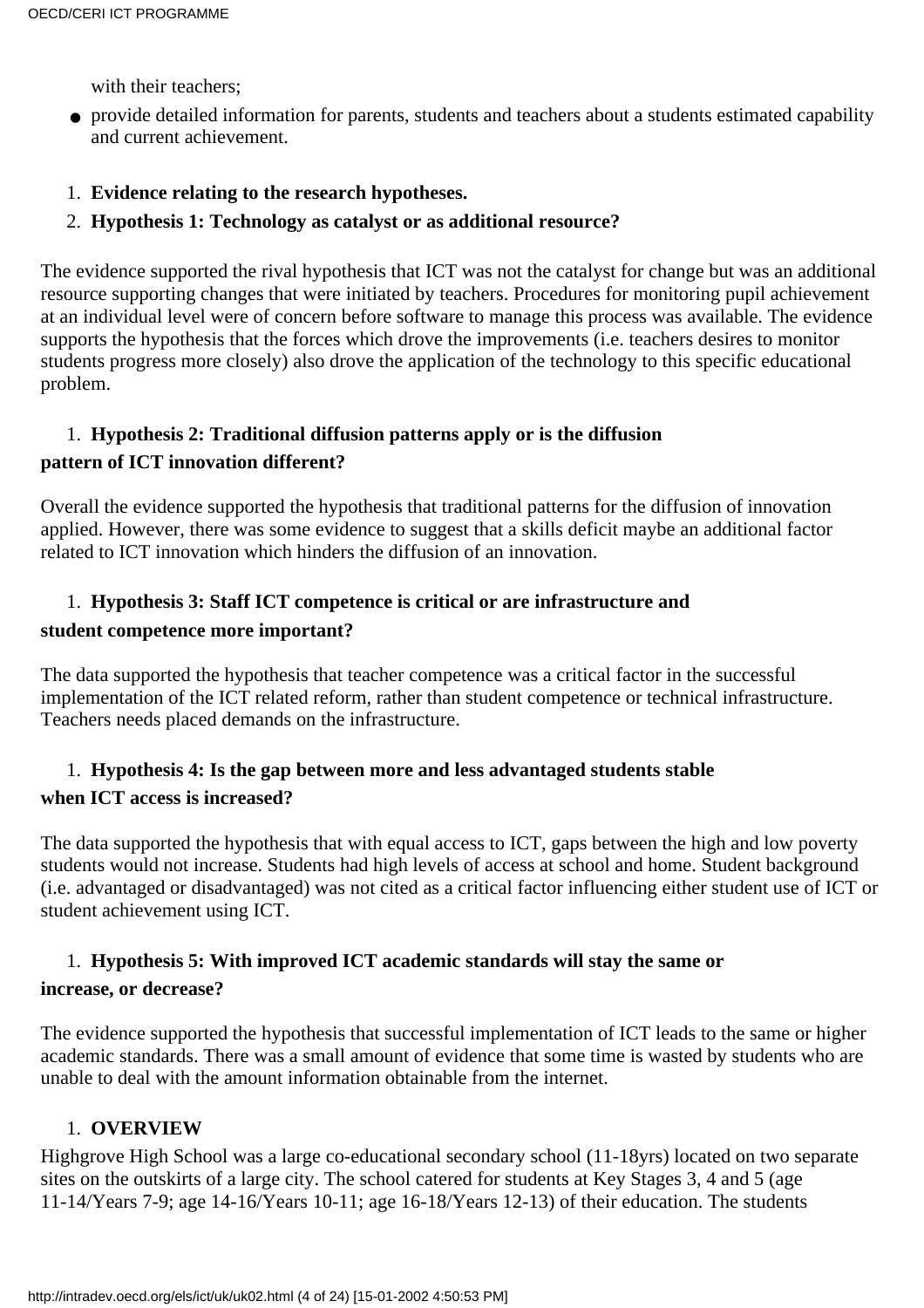attending the school came from a range of backgrounds. Seventy per cent had English as a second language and 18 per cent were eligible for free school meals (a socio-economic indicator). The number of students on roll at the time of the data collection was 1914, including 450 in the Sixth Form. Around 60 per cent of students overall (and 80-90 per cent in the sixth form) reported having a PC at home, with at least 40 per cent having Internet access.

The school consistently received many applications above its Published Admissions Limit of 300 each year. The school allocated 15 per cent of admissions according to a child s performance in a special entrance test. The remainder of places were allocated according to four admissions criteria: where the child had a brother or sister currently attending the school; where the child s parent/guardian was a member of the permanent staff of the school or one of the four local primary schools; where the child had an exceptional medical condition and needed wheelchair access; and where the child lived near to the school.

The curriculum at Highgrove High, in common with other state secondary schools in England, was determined by the National Curriculum. Specific Orders for each subject outline the content that should be covered, although teachers were free to use a range of teaching and learning approaches. From the inception of the National Curriculum in 1989, there have been three core subjects (English, mathematics and science) which were compulsory in state schools for students aged 5-16; from September 1998, Information Technology (as it was then called) was added to the list of core subjects. Again, schools had flexibility in determining how students should cover the ICT curriculum, either by learning it as a separate subject, or by using ICT as a resource to support different subjects across the curriculum. One teacher commented *ICT is taught as a distinct subject in Years 7, 9, 10 and 12. Cross curricular use of ICT is also well-established.*

The focus of the case study at Highgrove High School was the use of a whole school tracking system to provide data to parents, teachers, and students in order to monitor student achievement (compare current achievement with predictions from a variety of tests), set goals, identify areas which students needed to focus on and compare differences in performance between teaching groups. The sharing of some of this data (e.g. NFER Cognitive Abilities Test (CATs) results) with parents, as Highgrove staff do, is not common practice in English schools. Teachers within the school used a combination of paper-based record keeping and computerised record keeping. Staff had developed the schools own computer database for storing records on individual student achievement: data entered included the results of formal assessment (at least twice per year) and grades allocated by teachers for course work. The data stored recorded students achievements in different subjects, and teachers could use this information to set targets for classes, groups and individuals. The school was moving towards students having greater involvement in agreeing their own targets on the basis of their past performance tracked using the database.

The Information and Communications Technology (ICT) coordinator commented on the ease with which the system could be used by teachers throughout the school, saying that *From the users point of view you just press one button It is easy to use...*.

Highgrove High catered for the school years 7-13. After students had taken formal tests (NFER CATs) in Year 7 (aged 11-12) and Year 9 (aged 13-14), their parents were invited to the school for an evening of discussion regarding the results of the tests. The parents were invited to work with the school to ensure their child built on the baseline provided by the tests. At the end of Year 11 (aged 15-16), students were presented with a Record of Achievement which recorded achievement in all areas of school life.

The data tracking of each student was particularly well developed for target setting once a student reached the Sixth Form. Prior to the beginning of each term, subject teachers negotiated a Target Minimum Grade (TMG) with each student as well as three Individual Learning Targets, which were designed to help a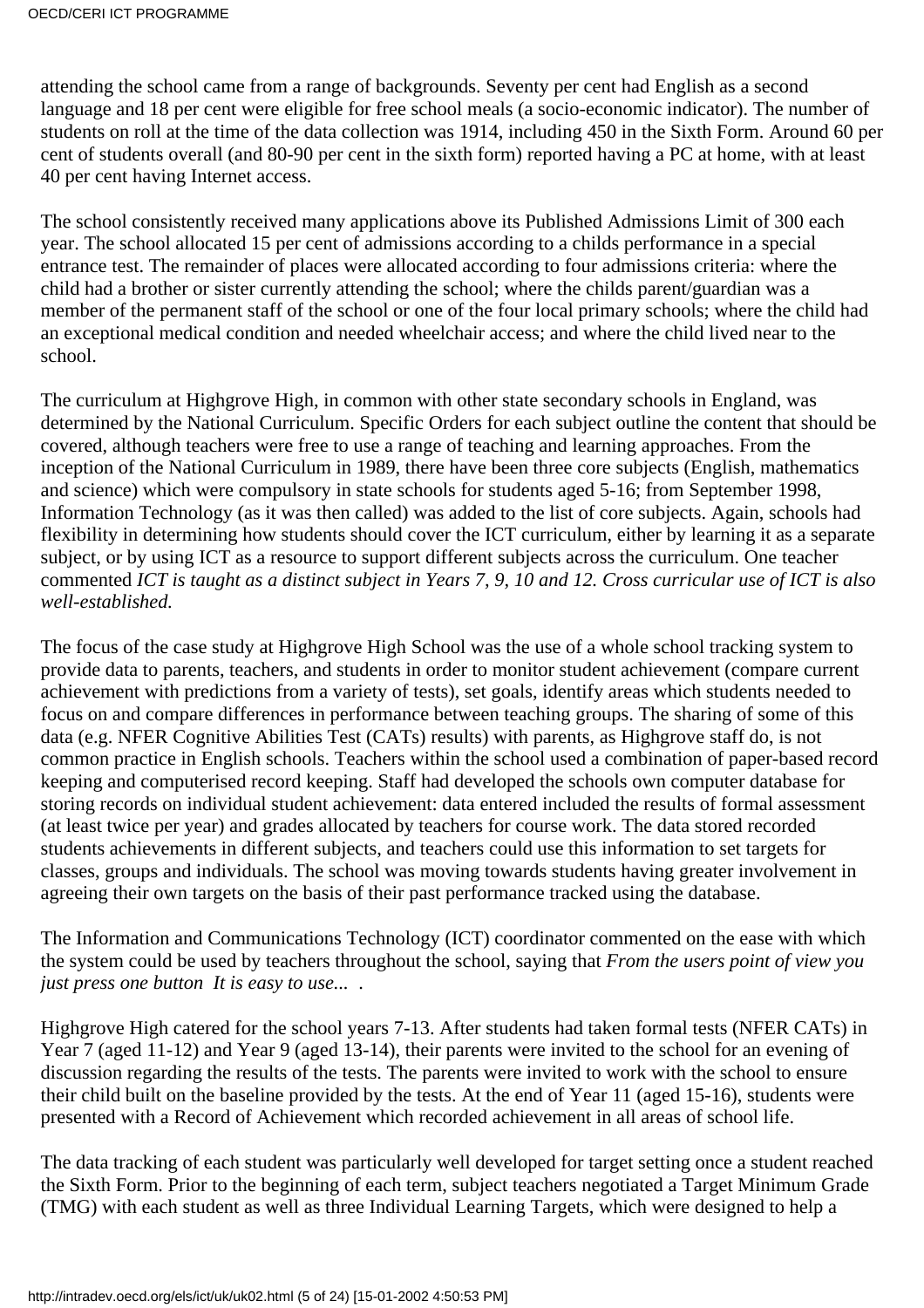student reach his/her TMG. At the end of each term, subject teachers met with students to assess whether or not targets had been met and to agree new targets for the following term. All of this was recorded on an Individual Action Plan. The use of the computerised data tracking system enabled the school to produce Grade Reports each term documenting students levels of attainment alongside their TMGs, as well as internal test results.

The Individual Action Plans and Grade Reports form part of the Sixth Form Record of Achievement, alongside participation in sports, extra-curricular activities and work experience, therefore providing a detailed picture of all aspects of a student s achievement and progress.

As the school took students from age 11-18 years (key stages 3 (years 7 to 9), 4 (years 10 to 11) and 5: (years 12 to 13)), all students had previously attended different schools from 5-11 years (key stage 1(years 1 to 2) and 2 (years 3 to 6)). Both parents and students were therefore only able to contrast the levels of resources, the availability of data on their child s progress and use of ICT at Highgrove High with those experienced at their children s primary schools. Without exception they indicated that they were impressed by the school s openness and honesty about student data and that having their own child s data had helped them to participate more fully in their education. A group of Year 7 parents, who had just received their childs first formal test results since beginning at the school, commented on how they were amazed that this procedure was not common to all schools.

The students who were interviewed were also very positive about the student tracking system, the majority of whom said they had felt encouraged by seeing their results, either to do better in a particular area or to continue working hard. Some teachers whose children attended other schools commented that, as parents, they did not have the access to their own children s data that they wished for.

# 1. **THE PAST**

There have been considerable changes in the area of ICT in recent years at Highgrove High School, especially in the development of the whole school tracking system. The headteacher took a lead in this process of development.

The development of ICT within the school proceeded in two main stages. The first stage began in 1988 when the headteacher decided that their investment should focus initially on the administrative use of ICT. He gave the administrative staff dedicated tasks to perform and brought in Apple Macintosh computers, encouraging the staff to improve their ICT skills in general, and in particular to take National Vocational Qualifications.

The second stage of his whole school plan was to have computers in all classrooms. Many of the current staff can remember the school having BBC computers, followed by an Archimedes computer network. The first student tracking system was developed using the BBC computers to help students pick their options and make future course choices. With the demise of the BBC computers, the school looked for another system but staff were unable to find hardware available on the market that would suit their needs. This resulted in the school developing their own system, using Claris Filemaker (Version 3), which they used extensively, initially to help with options and issues relating to the curriculum, but later, with the help of the Technology teacher, to collect and give an overview of students grades.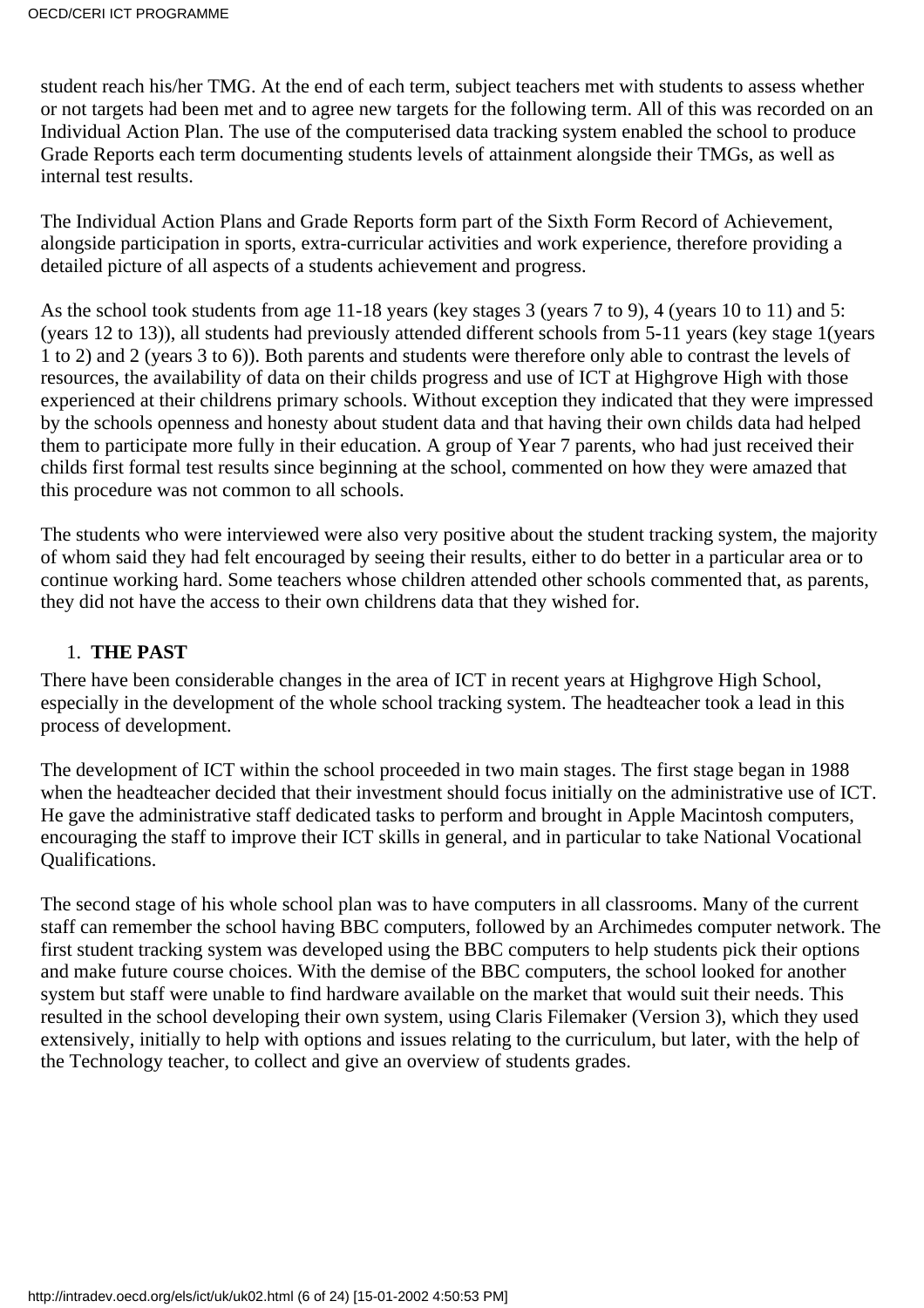# **The innovation in its current form, was initially led by one of the deputy headteachers, and latterly more departmental leaders including the ICT coordinator have become involved. The ICT coordinator now has the responsibility for the re-designing of the database (teacher).**

# The headteacher also said,

*I encouraged a former head of ICT to become more of a manager than a curriculum deliverer and we contacted a number of organisations to provide hardware, software and guidance. I pushed for improved resources...I have to encourage, but a policy is needed as well. I initiate a lot, but the direction is informed by the teachers because they understand the potential use.*

The headteacher believed that the use of ICT requires commitment from teachers and in the last few years he has tried to create a *climate where teachers are confident in its use*.

### 1. **THE PRESENT**

The ICT coordinator spent time with a consultant designing the structure of the database so that all teachers in the school could access and use it easily. The headteacher had wanted the broadest possible use of the system and for all teachers to become skilled in its use and for schemes of work to be informed by it.

The benefit of this system was related to the teachers access to the student data stored on the database, which could be easily shared and discussed with students and parents at appropriate times throughout the academic year. The tracking system also enabled teachers to use the data for the purposes of grouping students into classes or sets, and for targeting students who were underachieving.

The school used tests designed to measure students ability to predict their academic achievements in subsequent examinations. Students sat the NFER CAT tests in Years 7 and 9, which gave an indication of their potential performance in the mandatory tests in English, mathematics and science at the end of Year 9. The following year (Year 10), the students sat which were designed to give an indication of student performance in their GCSEs (General Certificate of Secondary Education) in Year 11 (the Year 11 Indicator System (YELLIS) tests: http://www. cem.dur.ac.uk/yellis). Students who studied at the schools sixth form also sat tests in Year 12 to give an indication of performance in A-Level (Advanced Level) and GNVQ (General National Vocational Qualification) examinations at 18+ (A-level Indicator System (ALIS) tests: http://www. cem.dur.ac.uk/yellis). One teacher commented:

*We know which students we can make a difference with turning potential into performance. We can use the data to set realistic targets and keep parents informed and involved.*

Teachers had different levels of involvement with the student tracking database. Subject teachers were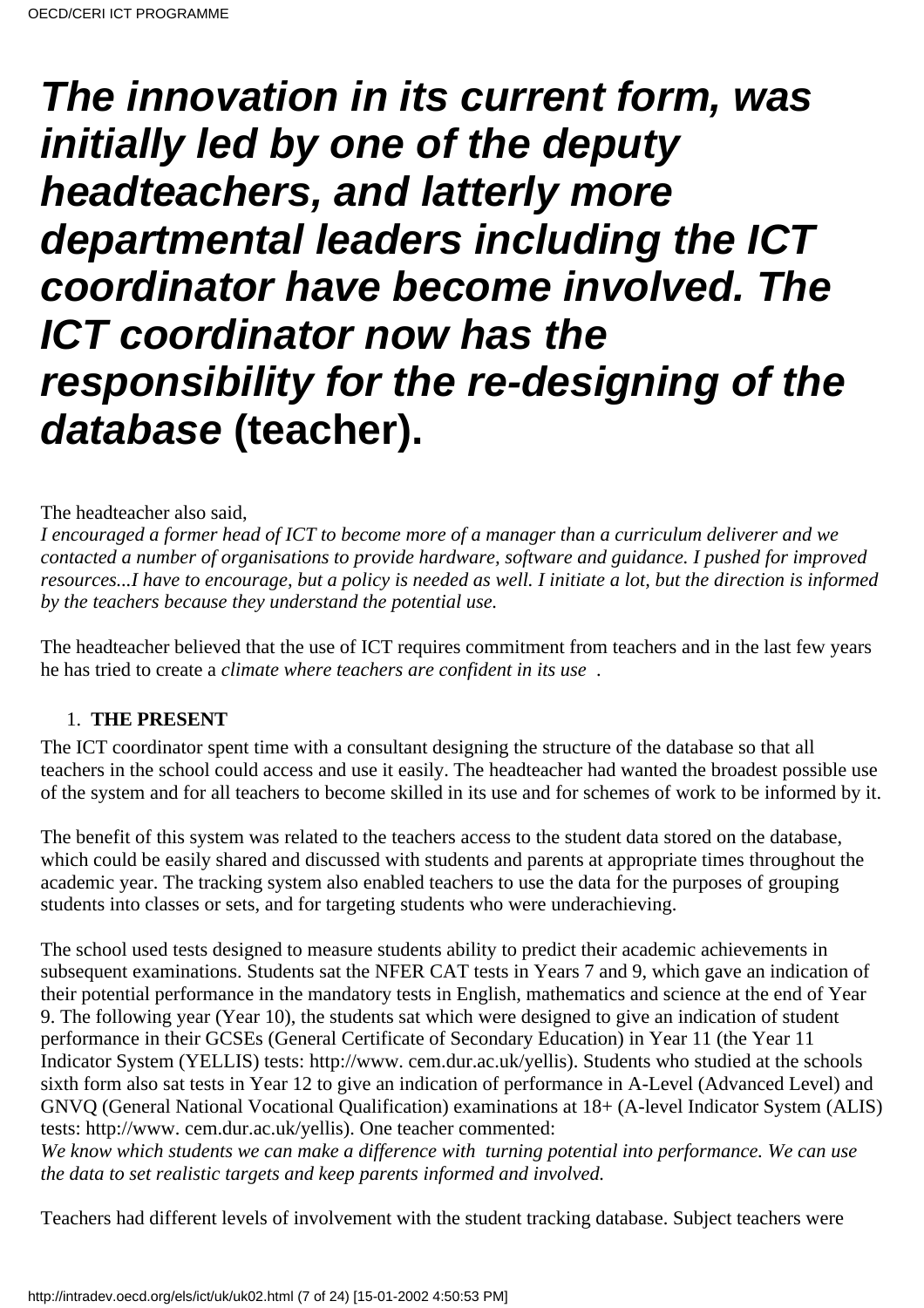expected to enter the grades for all students in their classes. Those with managerial roles also had to know how to analyse the data and, therefore, training had been given at various levels. Several teachers commented on the benefits that the tracking system had afforded them. One teacher said: *I know more about them* [students]*, theres now more linking with the curriculum.*

Within each Key Stage, particular teachers were responsible for specifying the content for the records in each year group. Heads of year and heads of department could trace students performance in all subjects, enabling them to have a better understanding of a student s progress. At Key Stage 3, the headteacher of the lower school was responsible for overseeing the entering of grades onto the database each term. He also manipulated the data, enabling him to provide feedback to teachers, parents and students. The data recorded at Key Stage 3 included results of the National Curriculum Assessments and NFER Cognitive Abilities Tests (CATs). Progress on students performance was reported to parents at an interim stage and in the form of an end of year report. The database allowed students progress to be monitored at two points each year throughout Years 7, 8 and 9. The headteacher of Key Stage 3 explained the benefits of the database for the lower school:

*It helps identify the students I like looking at the verbal reasoning scores so that I can find out who the weak linguists are and target their literacy skills.*

At Key Stages 4 and 5, the responsibility for tracking students progress fell to the relevant Key Stage heads. Again, students achievement and effort grades were entered for each subject and these were reported to parents as interim and end of year reports. In addition, Target Minimum Grades (TMGs) were set for students which were predictions of the grades that students would achieve in examinations at 16 and 18 years of age.

Other teachers suggested ways in which the system had improved their knowledge and understanding of ICT, as well as helped them in guiding their teaching practices and preparing lesson plans. *It gives a profile of the group this helps you decide how to pitch the delivery of a lesson, how to pace it (teacher).* 

Students had also benefited from the tracking system in a number of ways. The factor mentioned most often was that they have more information about their performance which allowed them to discuss any problems with their teacher and focus on specific areas of weakness.

# 1. **MAIN HYPOTHESIS**

# 2. **Hypothesis 1: Technology as catalyst or as additional resource?**

*Technology is a strong catalyst for educational innovation and improvement, especially when the World Wide Web is involved. The rival hypothesis is that where true school-wide improvement is found, technology served only as an additional resource and not as a catalyst, that the forces that drove the improvements also drove the application of technology to specific educational problems.*

# 1. *Evidence in support of hypothesis 1:*

- 1. ICT was a catalyst for this reform. The development of the school system started shortly after the computers were introduced into schools. Without ICT, the system would not operate. Support for the concept of using ICT to monitor student progress closely came from many teachers.
- [We] *can not function without it* [ICT]. We *d move so far back. It s difficult to see how any school could say they werent reliant.... Administration would be extremely difficult* (headteacher).
- [We] could not function at this level of complexity. We d still be setting targets but it would be *harder to achieve* (teacher).
- *Ultimately we see it* [the tracking system] as a system for saving time and a way of targeting *underachievement. It is an essential tool for helping grades increase* (teacher).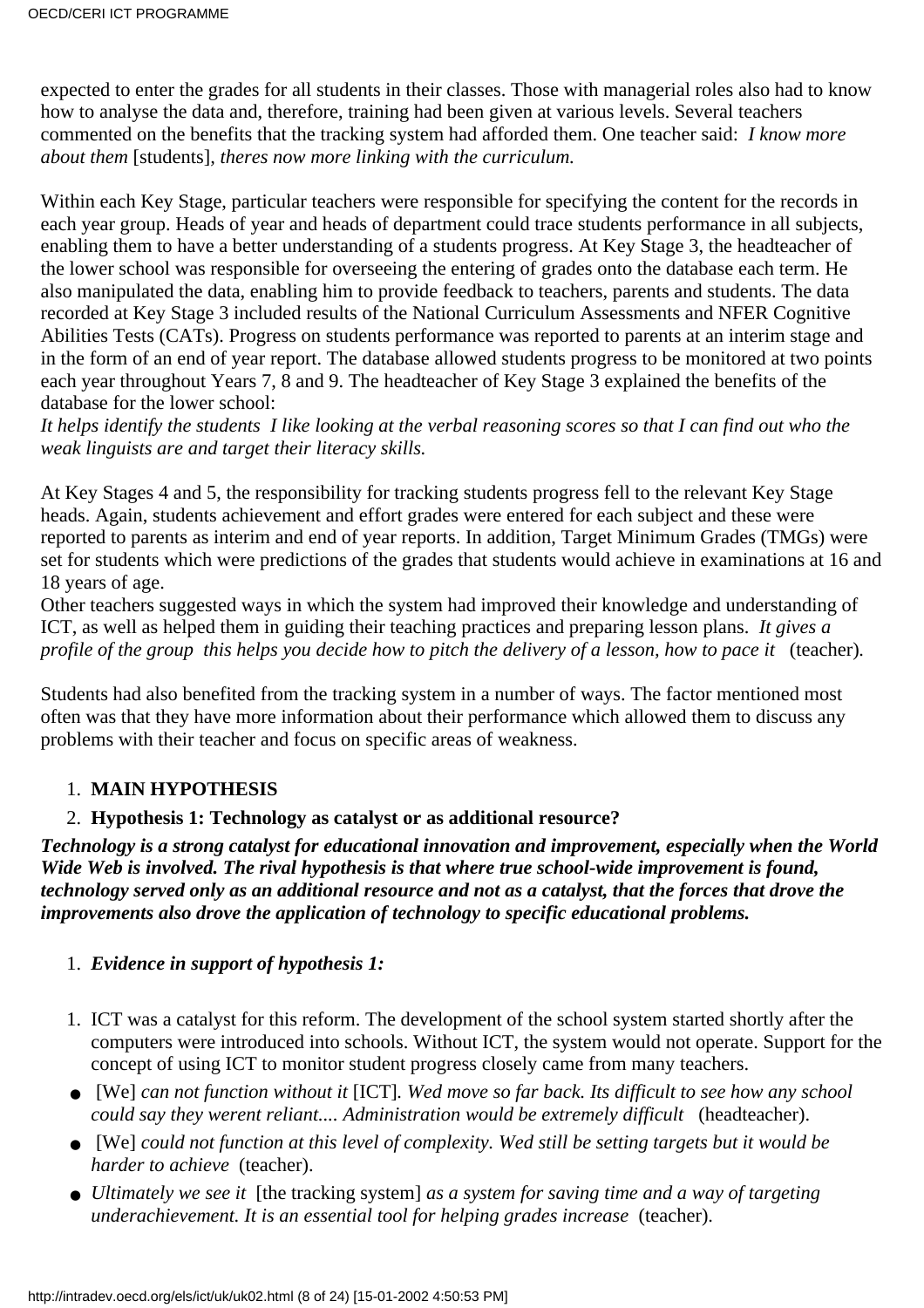- 1. *Evidence in support of the rival hypothesis:*
- Although ICT may have acted as a catalyst in allowing more sophisticated systems of student 2. monitoring to be developed, the ethos within the school was established through the style of leadership adopted by the senior management team. The headteacher s style of leadership, which encouraged teacher-led innovation including ICT applications, allowed teachers to develop a system suited to their needs.
- My role is to initiate. I want individuals to participate as managers and teachers in turning *principles to action. I have set up key stage committees to share management tasks and a resources committee to manage financial commitments for resources. If individual teachers understand finances they make more realistic demands for resources for curriculum delivery* (headteacher).
- *The system has been organic* (teacher). *It began as a way to computate students choosing subjects. It came from a dialogue* [between senior staff and teachers] *supplemented with changes in technology* (teacher).
- 1. The teachers used paper-based records as well as the computer-based records.
- 1. ICT was seen as a tool for teachers to use as appropriate: *The school has a culture where ICT is the norm* (teacher).

### 1. *Summary*

The evidence supported the rival hypothesis that ICT was not the catalyst for change but was an additional resource supporting changes that were initiated by teachers. Procedures for monitoring pupil achievement at an individual level were of concern before software to manage this process was available. The evidence supports the hypothesis that the forces which drove the improvements (i.e. teachers desires to monitor students progress more closely) also drove the application of the technology to this specific educational problem.

### 1. **Hypothesis 2: Traditional diffusion patterns apply or is the diffusion pattern**

### **of ICT innovation different?**

*The diffusion of the innovation/improvement (and therefore of ICT) followed the traditional diffusion pattern for innovations, as outlined by Rogers (1995). The rival hypothesis is that technology functions differently from traditional innovations and that therefore different diffusion patterns occur.*

1. *Evidence in support of hypothesis 2:*

# **1. Innovative teachers led development.**

- *I pushed for improved resources* some teachers took a lead....There are substantial numbers of *individuals who innovate... Some do not recognise that they are innovators, they do a lot of work themselves using the technology. 5/140 staff are resisters* (headteacher).
- *The reflective teachers who were interested in the development of teaching and learning took to it*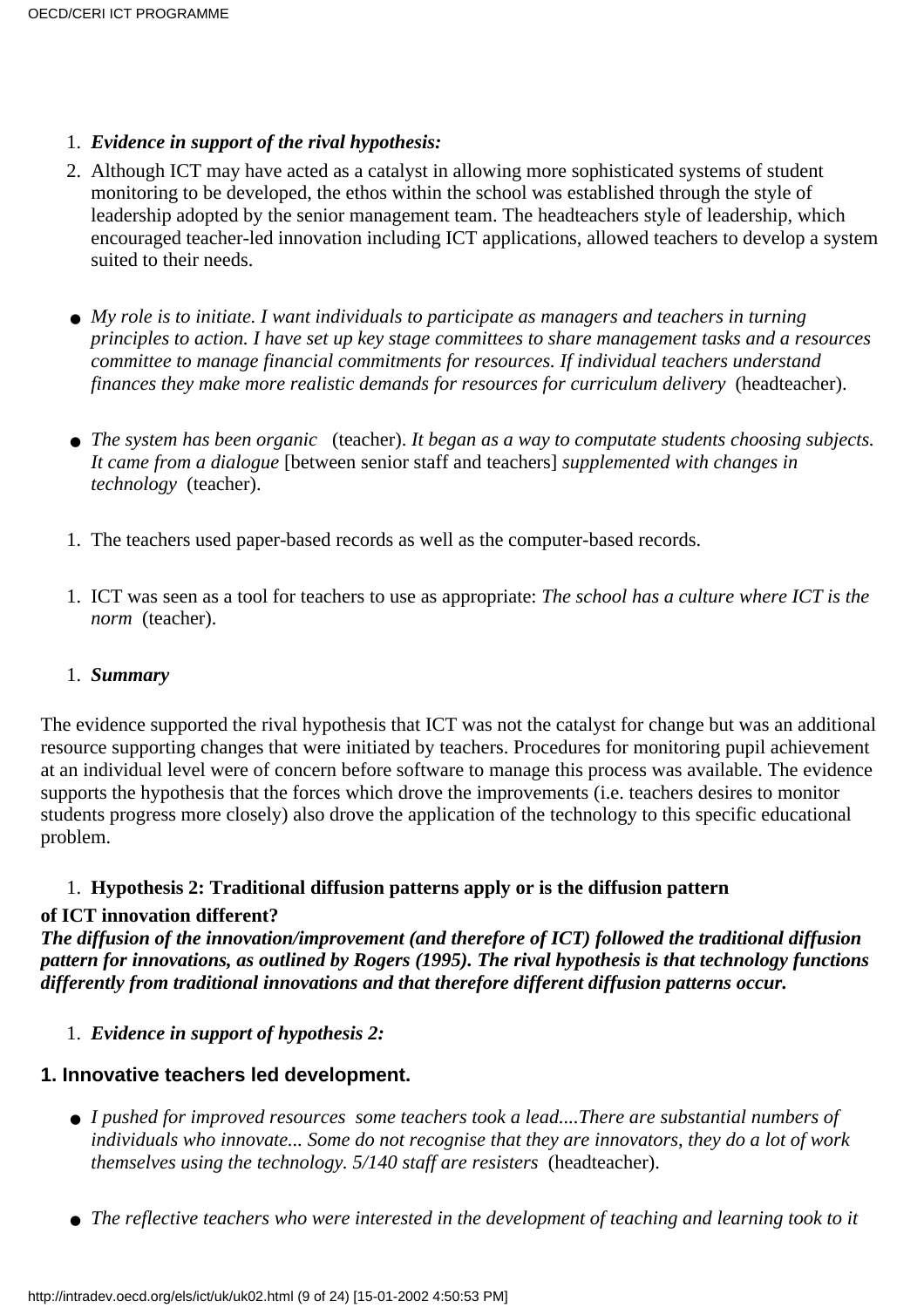*first* (teacher).

- 1. Once the clear value of the innovation was demonstrated, others adopted it.
- **•** Those who adopted it first were those with direct responsibility. It was those in disciplines who *could see the use who ran with it. Within each department there are different levels of competence and use* (headteacher).
- *Teachers who are resistant to using it will use it when shown the relevance* (ICT coordinator). *One teacher who turned against the IT when it was started, kept loads of statistics on students progress and began to see teachers knowing how to use the statistics using it better than him. He bought his own computer for home and started getting involved Other teachers were at different stages and needed guidance* (headteacher).
- 1. There seemed to be a number of reasons why individuals or departments resisted the innovation:
- One department is resistant staff have been here a long time and are reluctant to drop the old *system they have been using. One HoD doesn t have a computer in his office* [been here 30 years] *and there s another. It is not difficult in this school to have one if you want one* [i.e. a computer] (teacher).
- *Some were reluctant to use it because of lack of time and space...* (teacher).
- But that goes back to the fear people had when computers were first introduced (teacher).
- *We have got the classic technophobes who never use it because they do not understand it* (teacher).
- 1. *Evidence in support of the rival hypothesis:*
- 1. This particular innovation necessitated training teachers to use the system. This requirement for training may affect the traditional diffusion pattern. Those with posts of responsibility were trained first:
- *I did training with heads of year so they were some of the first to use it to look up grades* (teacher).
- **•** We are targeting groups that needed to use it, we ve never had a full programme for all staff. It was *only available to heads of year and heads of department and guidance staff when entering grades was first introduced. Other staff felt they would also like to do that. The plan was originally that the grades would be entered by administration staff, but staff liked entering their own grades for their own classes. They get involved and very enthusiastic about it* (teacher).

3. Some staff do not see the reform as relevant: *There are still staff who do not see it improving what they are doing. We need a catalyst to link subject expert and IT expert. Still teachers see it as a bolt on. Not speeding up or making work better* (teacher).

4. Lack of specific ICT skills may hamper some teachers in taking up the innovation: *ICT is time consuming, for example keyboard skills slow people up. It was not until I could type more quickly than I could write that I used the computer more. Lack of keyboard skills constrains people* (teacher).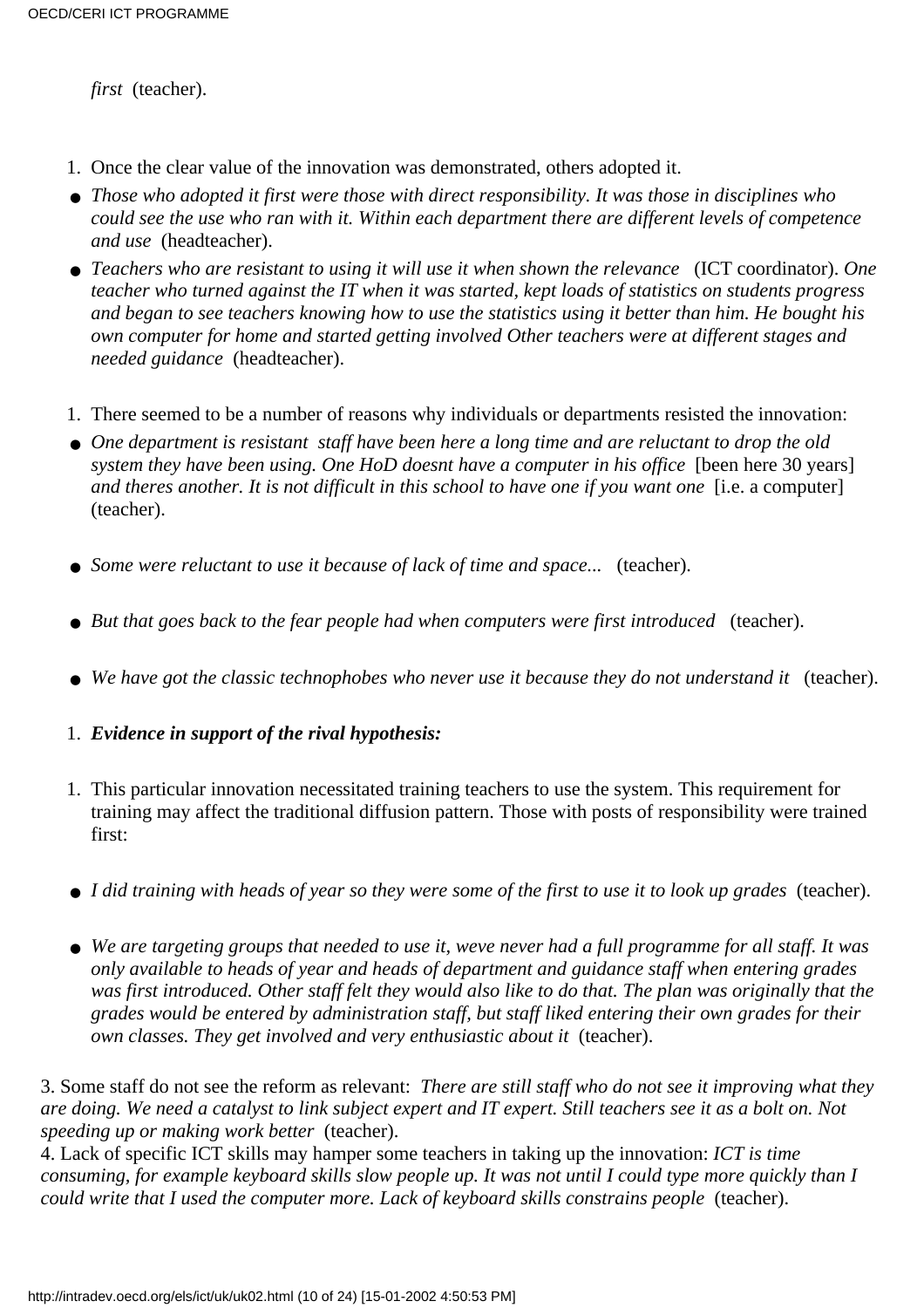# 1. *Summary*

Overall the evidence supported the hypothesis that traditional patterns for the diffusion of innovation applied. However, there was some evidence to suggest that a skills deficit maybe an additional factor related to ICT innovation which hinders the diffusion of an innovation.

# 1. **Hypothesis 3: Staff ICT competence is critical or are infrastructure and**

### **student competence more important?**

*Successful implementation of ICT depends mostly upon staff competence in the integration of ICT into instruction and learning. This hypothesis assumes that teachers mediate ICT applications when they are successful, and that ICT s academic value relates positively to teacher competence. This rival hypothesis is that the school technological infrastructure and student ICT competence rather than staff competence determine ICT implementation outcomes.*

- 1. *Evidence in support of hypothesis 3:*
- 2. Staff knowledge was critical to development:
- *I initiate a lot of things but the direction is informed by the teachers because they understand the potential use* (headteacher)
- *There is a drawback if using computers, for example when* [Teacher X, an early developer] *left no-one had the knowledge* (teacher)*.*

2. ICT staff training has been a priority. *On going staff training was a high priority* (teacher). The school has used many strategies to train staff in-service training support for higher education courses, industrial society training, Government funded opportunities. *I have brought people on site to train and taken opportunities from hardware and software suppliers e.g. ICL. Phoenix also provide training...We discussed with the governors assisting teachers to buy their own computers. We bought laptops which teachers can borrow as well as PCs. Teachers would have had to pay tax if we provided PCs. Many teachers have bought their own machines* (headteacher).

3. The school had developed their system in spite of the limitations of the technology e.g. having to deal with at least four major computer system changes from BBC, Archimedes, Apple and PC. We ve always *been limited by hardware* (teacher). *The system was upgraded in September to respond to needs* (teacher).

1. Staff were driving demands for the system to be developed further, for access to be widened to staffrooms across the school and for teachers to gain access from home. *It would be wonderful if I could have access to the system at home. As I can only work on the system at school it means I have to take the information home on paper* (teacher).

# 1. *Evidence in support of the rival hypothesis:*

- Filemaker Pro was selected as the software as it could be used across platforms. This was essential 1. as the school was still using a mixed platform of Apple Macs and PCs.
- 1. *Summary:*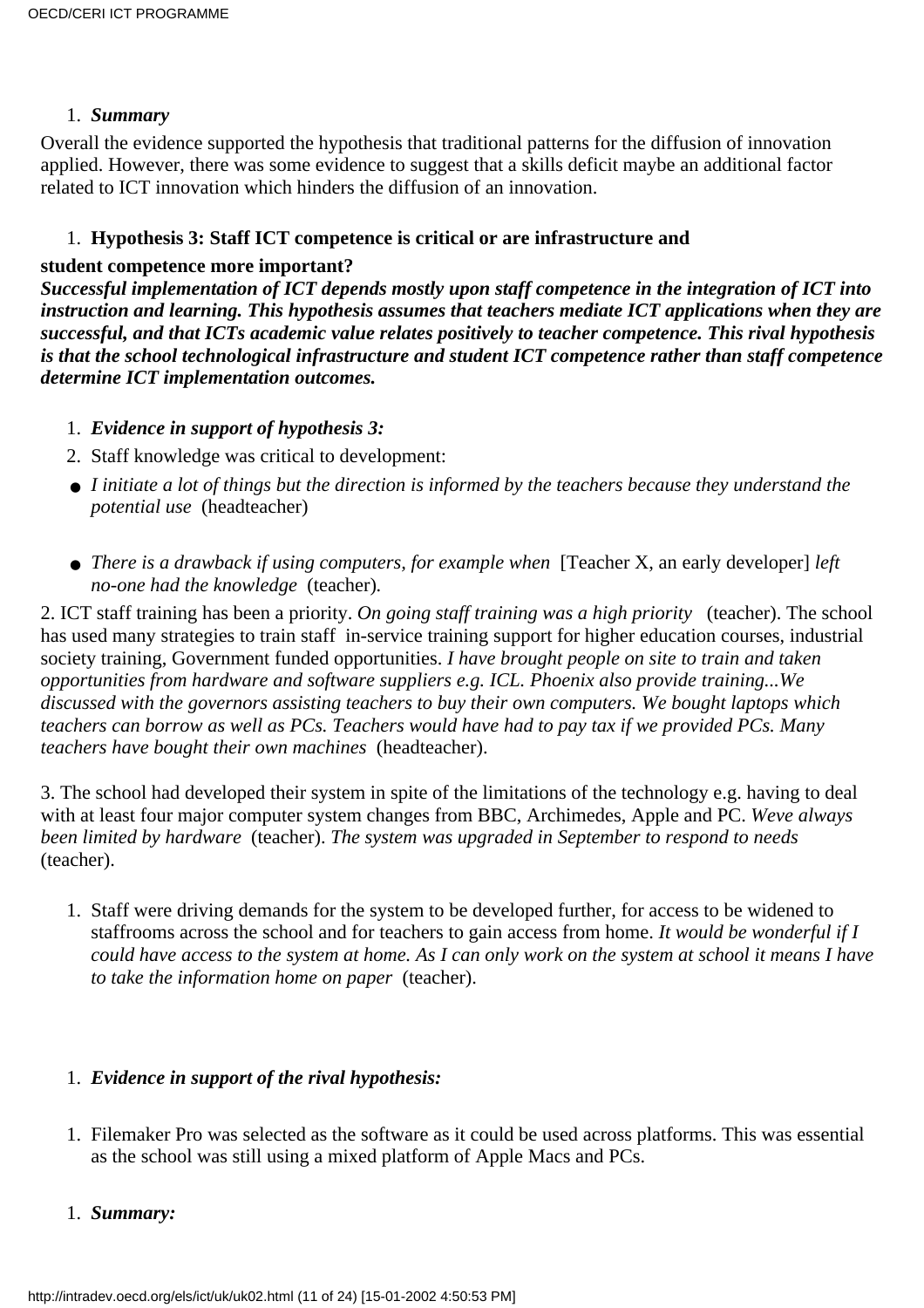The data supported the hypothesis that teacher competence was a critical factor in the successful implementation of the ICT related reform, rather than student competence or technical infrastructure. Teachers needs placed demands on the infrastructure.

# 1. **Hypothesis 4: Is the gap between more and less advantaged students stable**

# **when ICT access is increased?**

*Gaps in academic performance between high and low poverty students will not increase when all students have equal access to ICT. The rival hypothesis is that equal access to ICT will lead to more advantaged students increasing the performance gap with disadvantaged (high poverty) students.*

NOTE: The school had two Open Learning Centres, one for Key Stage 3 and one for Key Stages 4 and 5, with considerable banks of computers connected to the internet which were available for student use out of school time.

# *Evidence in support of hypothesis 4:*

1. Access to ICT at home was considered important by parents and teachers, with a very high percentage of students having PCs at home including internet access. *The majority of students have PCs at home 26/26, 39/40 in A level* (ICT co-ordinator). These percentages were similar in student groups lower down the school who took part in the research. *All except one parent had a computer at home with internet access* (teacher)*.*

# 1. *Evidence in support of the rival hypothesis:*

There was some evidence that students of different types use ICT for different purposes. The evidence presented in this area was strongly related to ability rather than background and is discussed below in the section relating to hypothesis 5.

### 1. *Summary:*

The data supported the hypothesis that with equal access to ICT, gaps between the high and low poverty students would not increase. Students had high levels of access at school and home. Student background (i.e. advantaged or disadvantaged) was not cited as a critical factor influencing either student use of ICT or student achievement using ICT.

#### **Hypothesis 5: With improved ICT academic standards will stay the same or increase or decrease?**

*Successful implementation of ICT will lead to the same or higher academic standards in spite of the low quality of many ICT materials. Academic standards are a function of teacher and school expectations and not of the standards of textbooks, ICT materials, and the like. The alternative hypothesis is that ICT use will lead to a lowering of academic standards as students spend more time on marginally beneficial searches and in browsing poor quality Web and courseware content.*

### 1. *Evidence in support of hypothesis 5:*

Teachers considered a strength of the system was that it provided them with data which enabled ● them to focus on the individual student s progress and targets.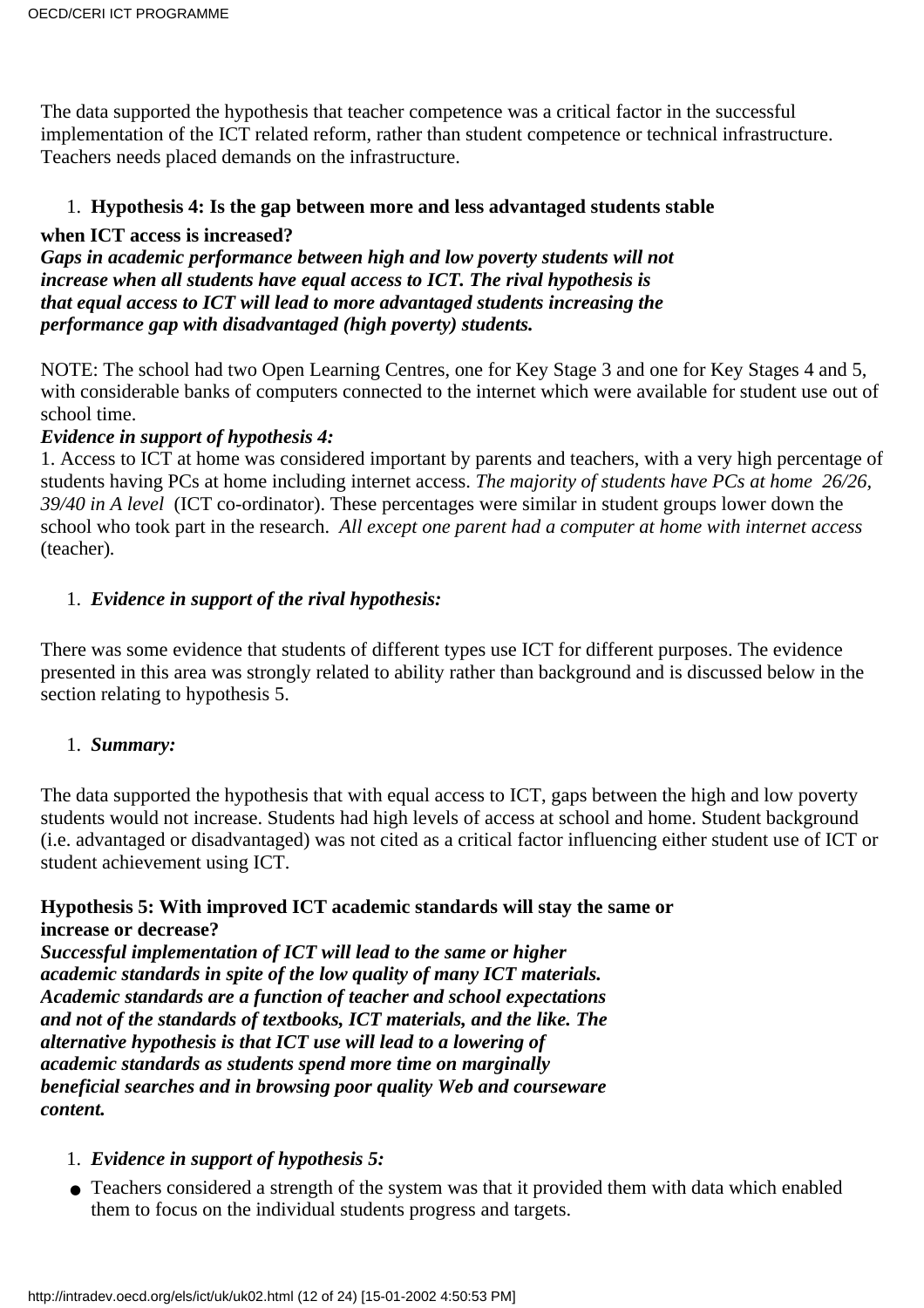- *If students are aware* [of their personal progress] *it will make them more conscious that staff know what they are doing. It is a big school so it is good* [for students] *to feel recognized as individuals* (ICT co-ordinator).
- **•** Those students who are not successful are seen with their parents and head of year and put on a *separate appraisal system (this involves setting short term targets so it is more manageable for the student - parents are asked to sign document to confirm that child has been working on targets). The period of appraisal varies, can be anything from 2 weeks to 2 months. Other students may be identified who are under-performing but parents do not need to be involved* (teacher).
- I discuss the data outcomes with my students because I have the data...I tell them I know their *profile and that I expect more. We discuss expectations. You can pick out anomalies..., Some might find out these issues by discussion, others by looking at the data...- those who were predicted with D & Es were getting Bs. Midway through Year 10 students with low NFER* [scores] *are getting high grades in technology* (teacher).
- 1. It was felt the ICT system contributed to the raising of achievement: [without ICT] attainments *would drop because were not tracking our students* (teacher).
- But low ability [students] are probably monitored more carefully so lower ability changes are *probably tracked better (bottom 20% and sets 2/3/4). So that is 40-50 students per year that get intensive checking* (teacher)*.*
- **•** Underachievers get most benefit because they are identified quicker. When I was head of year 11, I *had to identify the borderline C/Ds that was very easy to do. I also had to scan for careers - who was likely to do GNVQ, A level that was easy* (teacher).
- 1. Teachers commented that generally student ICT use improved outcomes:
- *Motivation is increased due to high quality presentation. There is good discipline*

*and other benefits* (teacher).

- **•** The students do ICT tasks because they want to rather than because they have been told to. It is not *like learning off a blackboard* (teacher).
- In art it [use of ICT] gives children more confidence because it means they can save their work and *experiment with it unlike when doing paintings when they are scared to spoil it. There is a large amount of information on the web e.g. for an upcoming visit to the Tate they can do some research and find out about the paintings there. They have access to a wealth of information that was not available previously* (teacher).
- **•** There has been a shift in the quality of research and that has been brought into the quality of *students assignments* (teacher).

4. It may break down fears of failure: [Use of ICT] *breaks down barriers of children who are scared to make a mistake. It is easier to delete work that is wrong. It is a fast resource. It takes less space than books* (teacher).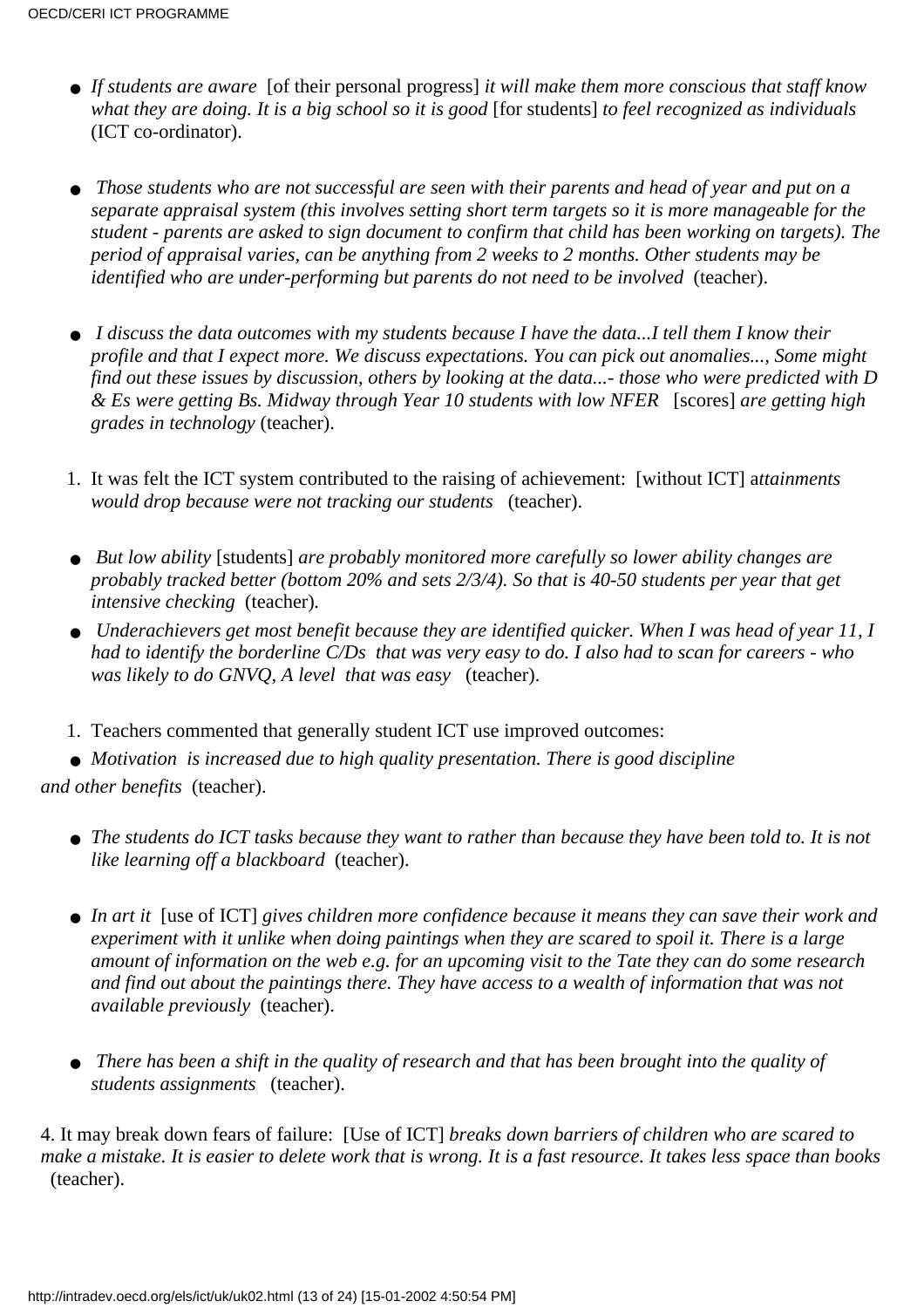- **•** It helps low ability or intermediate children more. It is also a big boost for girls who because of *their ethnic background and parental pressure could do with a boost.... good for low ability children especially because they do not have to worry about their presentation because its comes out neat from the computer. It also helps in their subjects and spelling* (teacher).
- **•** Boys can present better girls do better than boys generally but now boys can do better [than they used to do]*. Boys do good work but used to have shabby presentation. The less able children are also helped because they have better presentation now* (teacher).
- **•** The students in the project can follow course materials via the intranet so for example new students *starting in the second week just start at the beginning. None are held back and none are stuck because they missed a previous session* (teacher)*.*

5. Teachers also felt that ICT freed up time and enabled them to work more efficiently: *It reduces paper work and makes our job easier, less time consuming* (teacher).

# 1. *Evidence in support of the rival hypothesis:*

1. There was some concern that telling students their predicted grades may be demotivating*: You have to be careful of demotivating the students as well. It can be quite difficult to convince them they can do a lot better than the predictors* (teacher)*.*

- A number of teachers commented that the ability to use ICT effectively did not appear to be linked 1. with academic ability.
- 3. There was some concern about inappropriate usage of ICT resources.
	- Half of the students in one Year 10 group agreed with the views that *students can end up wasting time printing stuff that they do not really need, computers are used too much and work can be done without them; they could look through a book instead; you end up not taking as much time over your work if you use a computer, you do not learn as much* (Year 10 student).
	- Because youngsters are printing out neater things they automatically assume that the work is good (teacher)*.*
	- 1. *Summary*

The evidence supported the hypothesis that successful implementation of ICT leads to the same or higher academic standards. There was a small amount of evidence that some time is wasted by students who are unable to deal with the amount information obtainable from the internet.

# **6. PROJECTION TO THE FUTURE**

All members of staff at Highgrove High who were interviewed commented on how useful the student data tracking system was in various aspects of their work and that it should definitely remain, and gradually be extended and improved to allow greater access and flexibility. There were a few areas, however, that were mentioned as issues that were to be addressed in the future.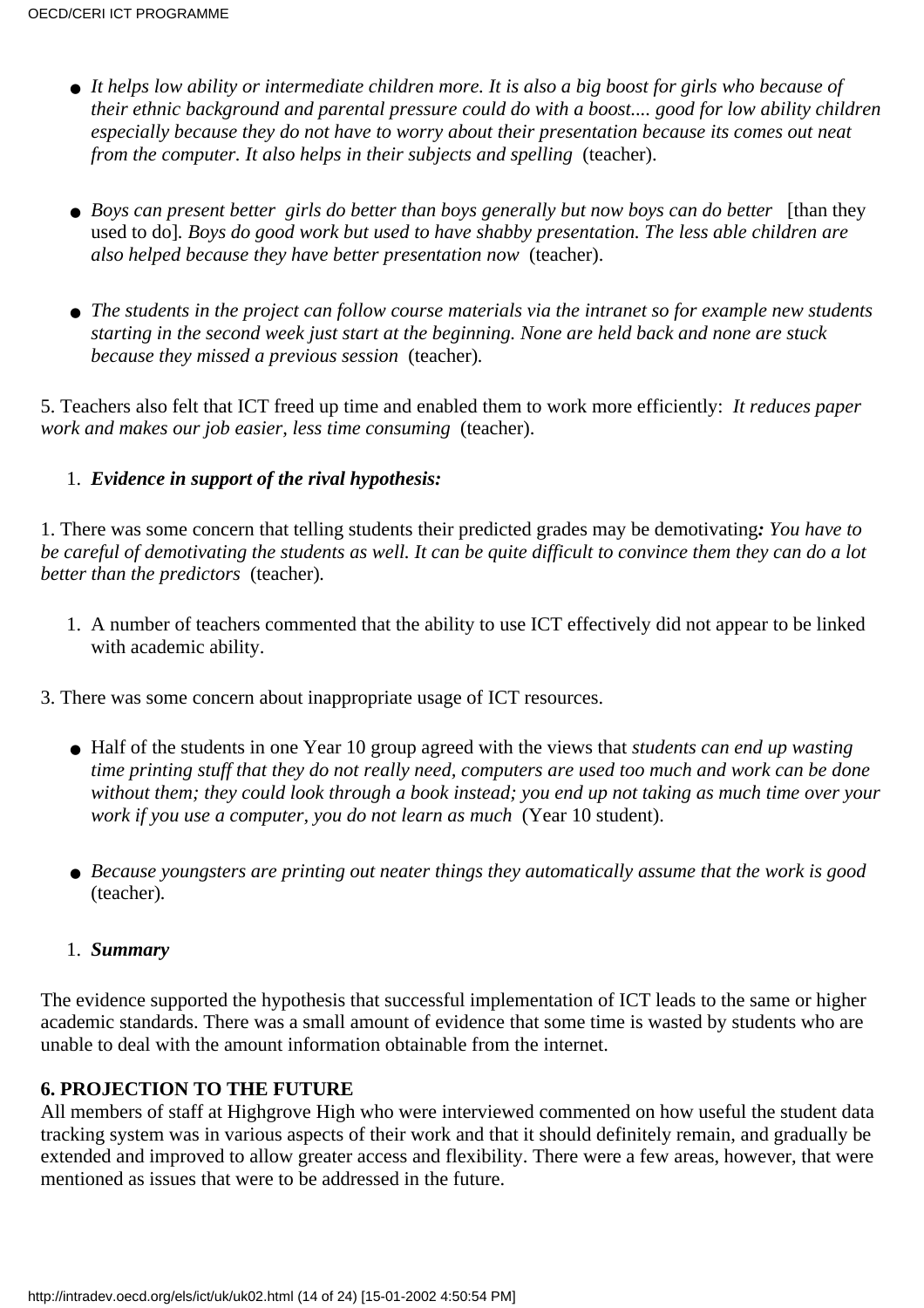The first of these was access to computers enabling staff to enter the relevant data onto the tracking system. The heads of year/key stage have their own computers, but the subject teachers often had to use the machines in the communal areas. In addition, a few teachers reported that the machines were slow when using the database, so they sometimes felt that it was quicker to use paper-based records. The school intended to supply all staff with computers within the next financial year.

A number of other factors contributed to the sustainability of the tracking system. Consistent application and development had meant that it was embedded within the broader teaching culture, and supported by teachers who shared in its benefits for teaching. However, to ensure full use of the data, staff suggested that initial and ongoing staff training needed to be addressed on a whole school level, beginning with the heads of departments and heads of year so that the system access was extended gradually allowing every teacher to input their own data onto the system. This training would ensure that all members of staff were not only aware of the advantages of the system, but also capable of using the resource as part of their teaching programme.

Another current problem that teachers were keen to overcome was that of having two different systems running concurrently, one on PCs, the other on old Apple Macs. Many teachers felt that the system could provide extremely useful data, but that all the data needed to be on one system to make it more accessible. As one teacher commented:

*I have just reported on my Year 11 exam reports. In the report I have presented a profile on each student...their grade, the breakdown of their course work and their exam mark, their expected and predicted grade. Then mid-term Year 11 results and their end of Year 10 assessment. If there were time I would have gone further back, but I had to stitch that together from different files...The next stage is connecting it all together.*

The planned replacement of existing Apple Macs with PCs will simplify teachers use of the system.

# 1. **APPENDICES**

# **APPENDIX A: METHODOLOGY**

### 1. **Contact period**

First contact was made with the school, in the form of a site visit, on 15th September 2000, followed by a draft itinerary being sent to the school. The actual data collection took place between 6th and 10th November 2000, totalling five school days with two researchers.

### 1. **Data collection**

The following itinerary documents the data collection for the OECD study for the five days in school.

|     |     | Data collection                                                       |  |
|-----|-----|-----------------------------------------------------------------------|--|
| Mon | 1am | Arrangements with headteacher<br>Interview with the headteacher $(1)$ |  |
|     | pm  | Interview with the headteacher $(2)$                                  |  |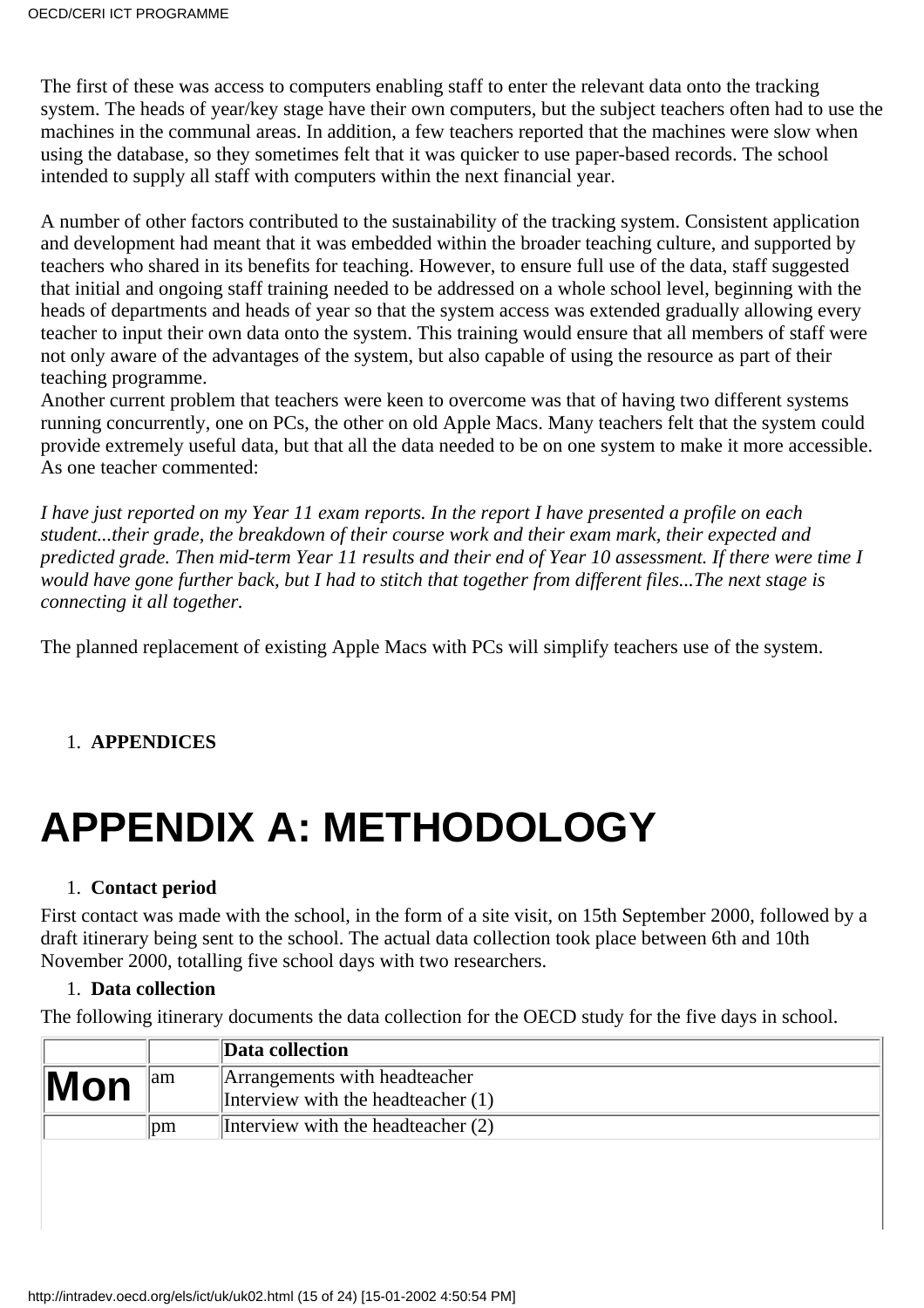| $\Vert \mathsf{Tues} \Vert^{\text{am}}$ |               | Interview with the headteacher of ICT (1)          |
|-----------------------------------------|---------------|----------------------------------------------------|
|                                         | <sub>pm</sub> | Focus group interview with students (lower school) |
| Wed                                     | lam           | Interview with the headteacher of ICT (2)          |
|                                         | <sub>pm</sub> | Focus group interview with students (upper school) |
| <b>Thurs</b>                            | lam           | Interview with ICT coordinator (1)                 |
|                                         | pm            | Interview with LEA adviser                         |
|                                         |               | Interview with parents                             |
| Fri                                     | am            | Interview with ICT coordinator (2)                 |
|                                         | pm            | Debrief                                            |

# **Key**

ICT Information Communications Technology LEA Local Education Authority ( ) Number used when interview spanned more than one session

# **Notes**

- 1. All interviews were of approx. 1-2 hour unless otherwise stated.
- All classroom observations were of a typical lesson (approx. 60-75 mins)2.

# **3. Organisation of the data collection**

Two researchers were present for all interviews and observations. During interviews, one researcher conducted the interview and the other took notes. All interviews were also recorded using audio tape.

# **APPENDIX B: ICT PRACTICE SURVEY FOR TEACHERS**

*Q 1.How comfortable are you with using a computer to do each of the following?*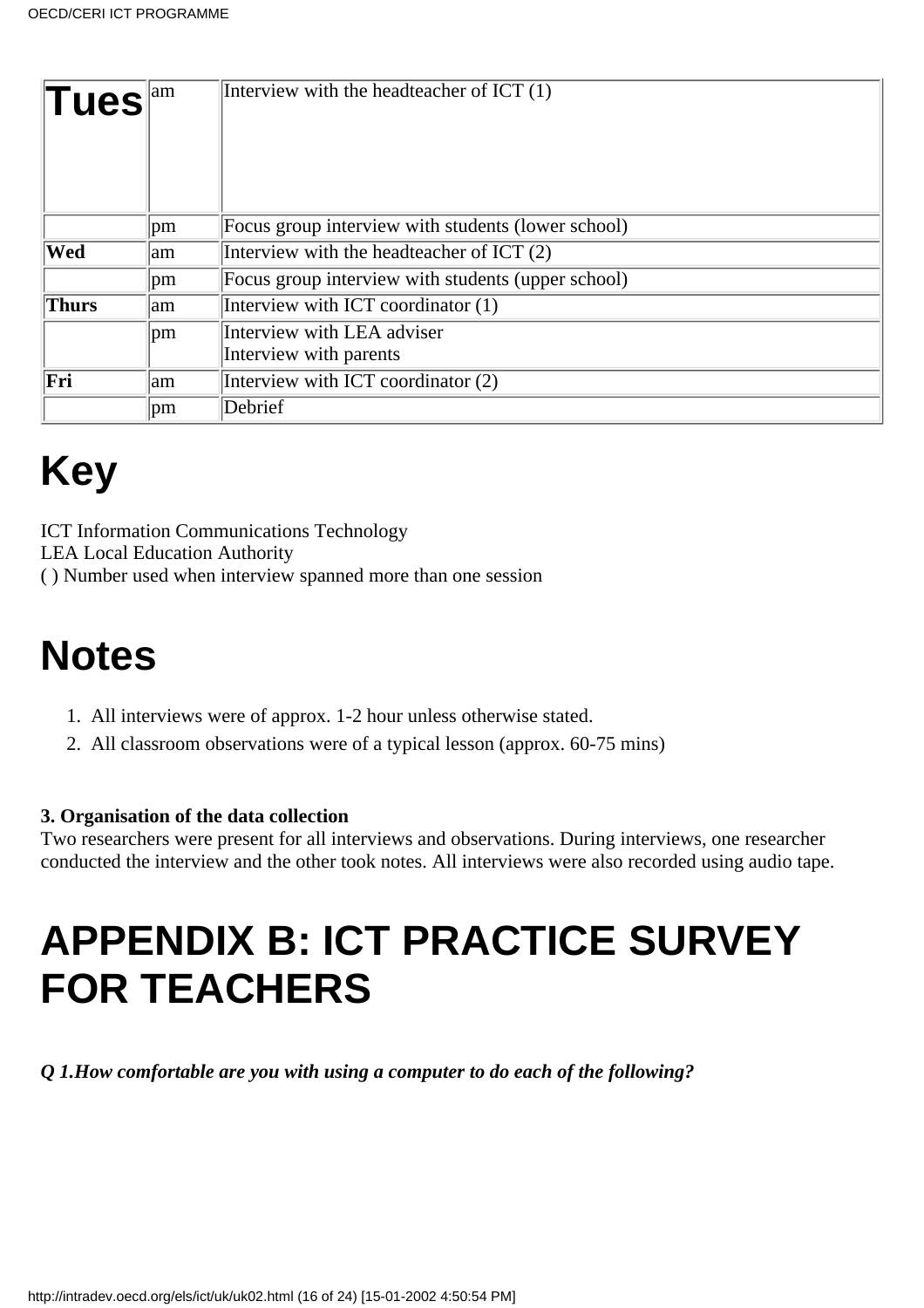| <b>Task</b>                                    | Very<br>comfortable | <b>Comfortable</b> Somewhat |    | Not at all<br>comfortable |
|------------------------------------------------|---------------------|-----------------------------|----|---------------------------|
| Write a paper                                  |                     | 5                           |    |                           |
| Search for<br>information on the<br><b>WWW</b> | 6                   | 6                           |    |                           |
| Create and maintain 1<br>web pages             |                     | $\overline{0}$              | 14 | ۱q                        |
| Develop and use a<br>data base                 |                     | 5                           | 6  |                           |
| Send/receive e-mail                            | $\overline{8}$      | $\overline{0}$              | 6  | $\overline{2}$            |
| Programming                                    | 0                   | $\theta$                    |    | 14                        |
| Draw a picture of<br>diagram                   | 4                   | $\overline{2}$              |    |                           |

```
n = 14
```
# **Q 8. On average, how often do your students do the following for the work you assign?**

| <b>Task</b>                           | <b>Almost</b><br>everyday | A few times a<br>week | Between once a week and<br>once a month |
|---------------------------------------|---------------------------|-----------------------|-----------------------------------------|
| Use a computer for any purpose        |                           |                       |                                         |
| Use of WWW                            |                           |                       | 6                                       |
| Create web pages                      |                           |                       |                                         |
| Send or receive an e-mail             |                           |                       |                                         |
| Use a word processing program         |                           | 6                     |                                         |
| Use a computer to play games          |                           |                       |                                         |
| Use a spreadsheet                     |                           |                       |                                         |
| Use a graphics program                | 0                         |                       |                                         |
| Join in an on-line forum or chat room | 10                        |                       |                                         |
| Use a graphing calculator             |                           |                       |                                         |
| Use a digital camera                  |                           |                       |                                         |
| Use an instructional program          |                           |                       |                                         |

 $n = 14$ 

# **Q 20. How would you rate your ability to use a computer?**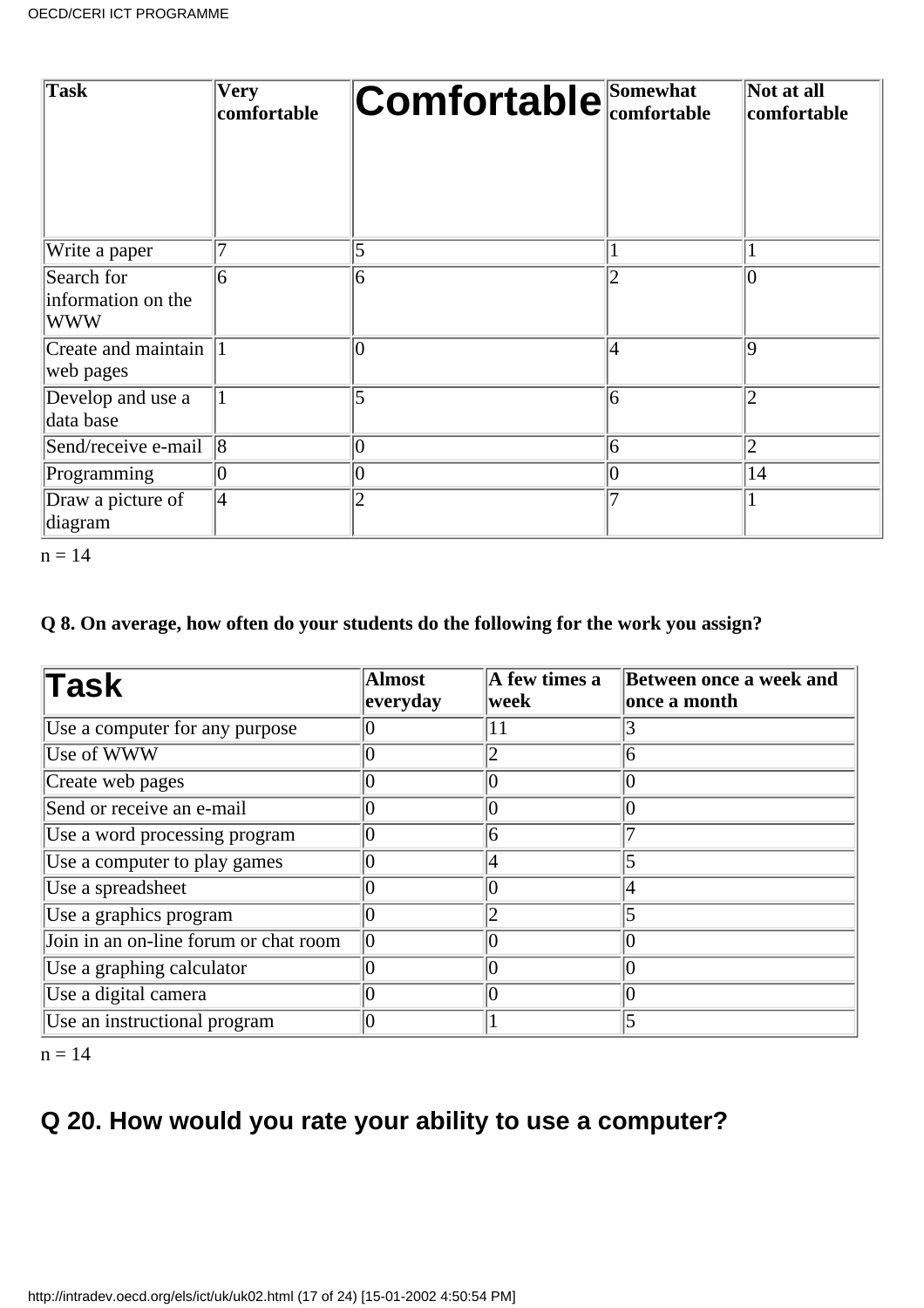| Rating                   | Number |
|--------------------------|--------|
| $ \mathsf{Excellent} ^2$ |        |
| Good                     | 6      |
| Fair                     | 6      |
| Poor                     |        |

 $n = 14$ 

# **Q 21. Are students computer skills ever assessed formally?**

| Response | <b>Number</b> |
|----------|---------------|
| Yes      |               |
|          |               |

*n = 14*

**Q 22. If you assign World Wide Web searching, how much freedom do you allow students in locating sites to visit?**

| <b>Response</b>       | <b>Number</b> |
|-----------------------|---------------|
| No restrictions       |               |
| Some restrictions     |               |
| Designated sites only |               |

# *n = 14*

# **Q 23. Do any of the classes you teach have a web page?**

| Response | Number |
|----------|--------|
| Yes      |        |
|          |        |

*n = 14*

# **Q 24. What proportion of the computer use in your class is directly related to the course content?**

| Response    | Number |
|-------------|--------|
| A11         |        |
| Most        | 10     |
| <i>Some</i> |        |
| Very little |        |

*n = 14*

# **Q 25. What proportion of the computer use that you assign is done by students individually?**

| Response | $\ $ Number |  |
|----------|-------------|--|
|          |             |  |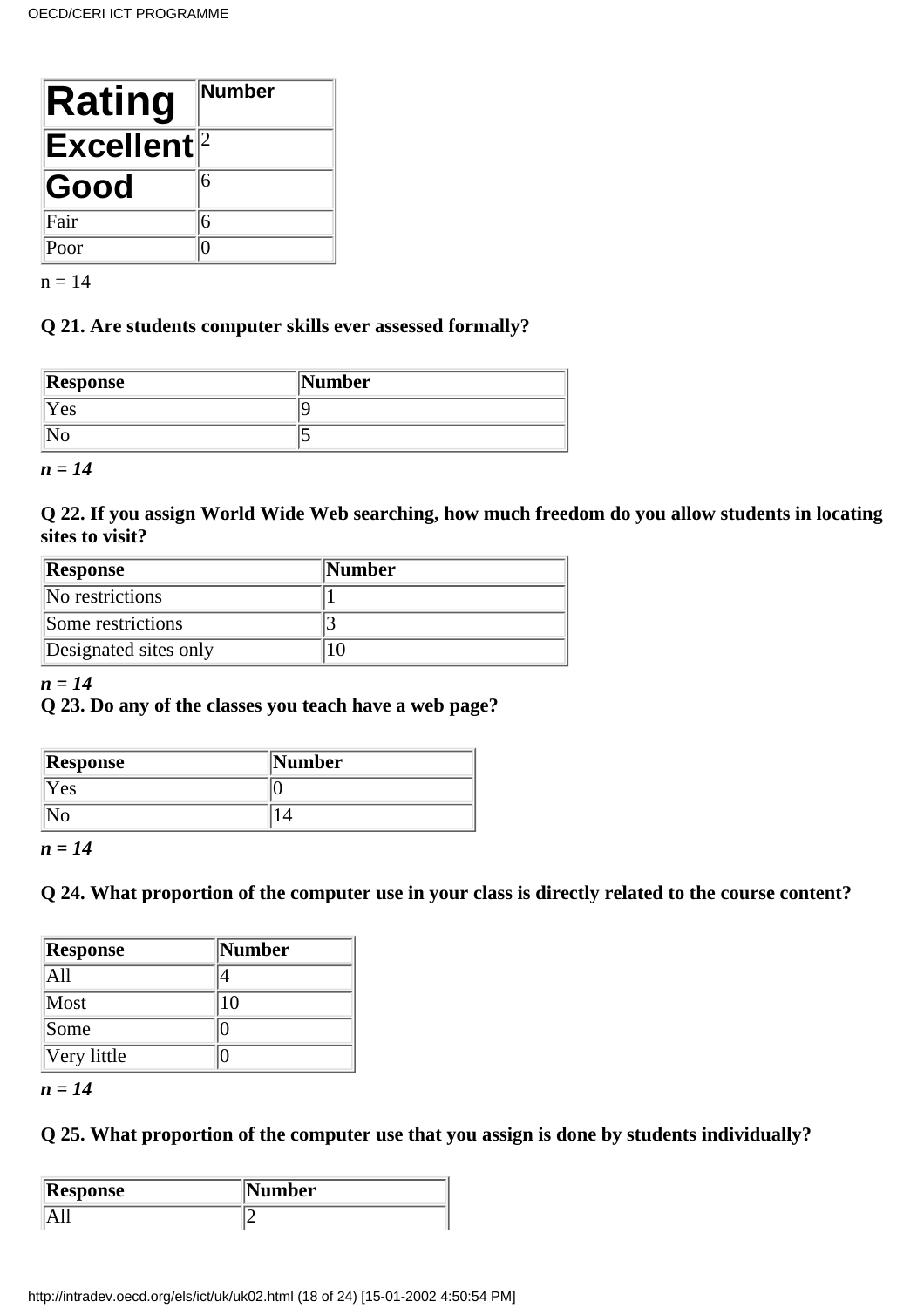| $\sqrt{\text{Most}}$ |  |
|----------------------|--|
| Some                 |  |
| $ V$ ery little      |  |

*n = 14*

# **Q 26. How often do you use a computer at home for preparing teaching?**

| Response             | Number |
|----------------------|--------|
| Almost everyday      |        |
| Several times a week |        |
| Once a week          |        |
| Rarely               |        |

*n = 14*

# **Q 27. Have you ever participated as a student or instructor in a virtual course through the Internet/World Wide Web?**

| <b>  Response</b> | Number |
|-------------------|--------|
| Yes               |        |
|                   |        |

*n = 14*

**Q 28. Have you ever participated as a student in collaborative learning over the internet/WWW with students from other classes?**

| Response | <b>Number</b> |
|----------|---------------|
| Yes      |               |
|          |               |

*n = 14*

# **Q 29. Do you participate in any on-line professional chat rooms, forums, or the like?**

| Response | Number |
|----------|--------|
| Yes      |        |
| lNo      |        |
| Missing  |        |

*n = 14*

# **Q 30. How many e-mail messages do you send and receive each day?**

| Response       | Number |
|----------------|--------|
| None           |        |
| $1 - 5$        |        |
| $ 6-11 $       |        |
| More than $12$ |        |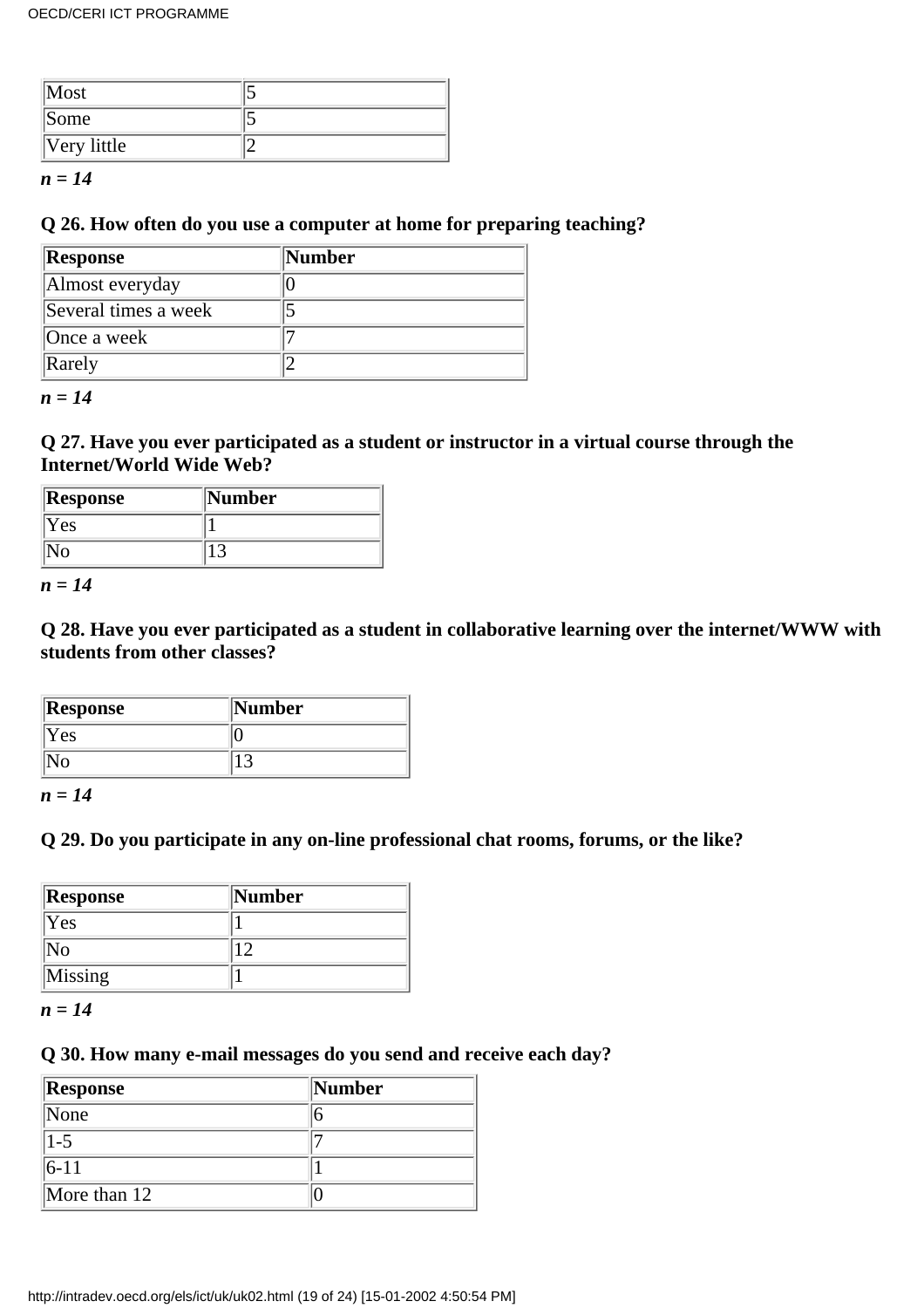#### *n = 14*

# **Q 31. Have you ever done any of the following?**

| Task                                                   | Yes | $\mathbf{N_0}$ |
|--------------------------------------------------------|-----|----------------|
| Made changes to a computers memory chips, hard disk or |     | 13             |
| processor                                              |     |                |
| Installed an update to an application programme        |     |                |
| Installed a computer on a network                      |     | 13             |
| Created or managed a web site                          |     | 13             |
| Developed a database with more than 25 records         |     | 12             |

*n = 14*

# **APPENDIX C: DOCUMENTATION**

### **1. Documents**

Documents collected from the school, and used in the preparation of this report included:

- Information and sample data on NFER CAT scores
- Examples of students records
- Information given to students on use of computers
- Copy of bid for schools 2001 ICT Infrastructure and PC replacement plans
- Examples of database materials
- Overview of new school database PowerPoint presentation
- Information on the Advanced VCE Information Technology course

# **2. School OFSTED report main findings**

The following is an extract from a document reporting the main findings produced by the Office for Standards in Education (OFSTED) following an inspection of Highgrove High School in May 1998. Inspection reports are available from the OFSTED web site (www.ofsted.gov.uk). *Highgrove High School is a very effective school which achieves high standards in all that it does. The good quality of teaching, the high standards achieved by pupils and the sensitive leadership produce a vibrant and happy school that provides good value for money.*

*The schools provision is very effective in promoting pupils learning, their respect for others and belief in themselves, and a sense of their place in society. The curriculum is a particular strength of the school. The rich, broad and exciting experience it gives to pupils makes a very strong contribution to pupils achievement.*

*The inspirational leadership and effective management make a very powerful contribution to the schools positive climate for learning, high standards, rich curriculum and excellent relationships.*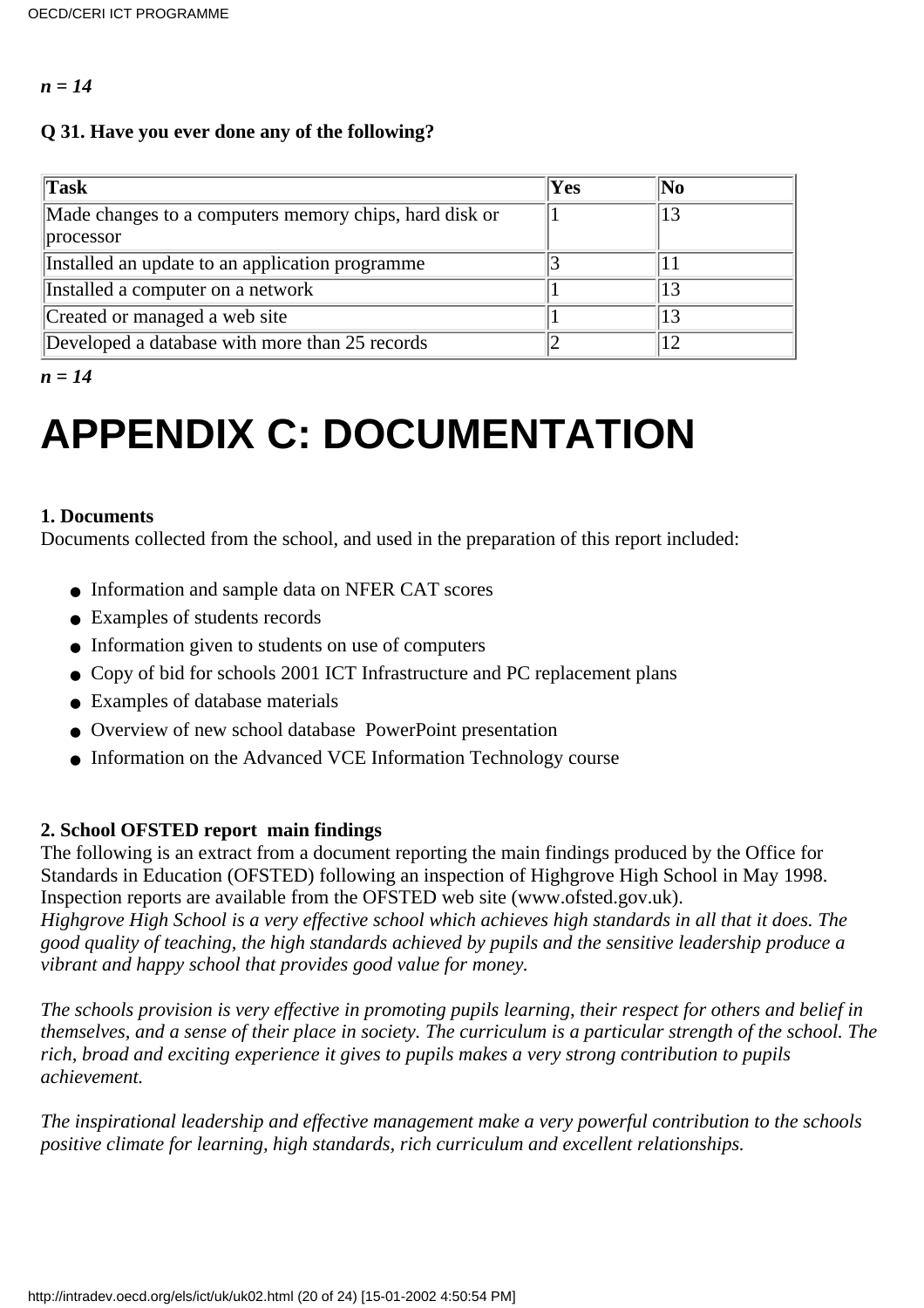# **APPENDIX D: Extract from the Nomination Form for Highgrove High School**

# *B. Basic site description*

1. *Type of site (age levels/grades, public/private, special populations or services):* 11-18 years (Year 7 - Year 13). State maintained (Foundation)

1. *Location of site (urban, inner-urban, suburban, small town, rural):* Inner-urban

1. *Socio-economic status of parents (describe indicator used):* 75% students have English as a second language, 20% free school meals

1. *Number of students plus notes on any imbalances in representation by gender or citizenship:* 1921 Citizenship: almost 100% UK. Ethnic South Asian - more than 50 %

1. *Percentage of students moving to another school before the end of the academic term:* Very low percentage

1. *Total site budget:*

1. *Percentage of budget (approximately) spent on ICT:*

1. *Sources of income:*

Lettings e.g., Local Operatic Society, Sports Hall, Gymnasium turnover £100,000

1. *Other significant resources received in the past two years (volunteers, corporate donations, etc.):*

1) Grant for Grant Maintained schools 2) matched funding for Science and CDT from government £250,000.

3) Standards fund £50,000 Year 1, £70,000 Year 2 4) Business deal with caterers 50% share to redevelop catering facilities.

# *C. Staff*

1. *Name, title, phone, and e-mail address of lead administrator:* Confidential

1. *Number of staff:*

140 teaching and support staff

1. *Percentage of staff who do not complete the full academic year:*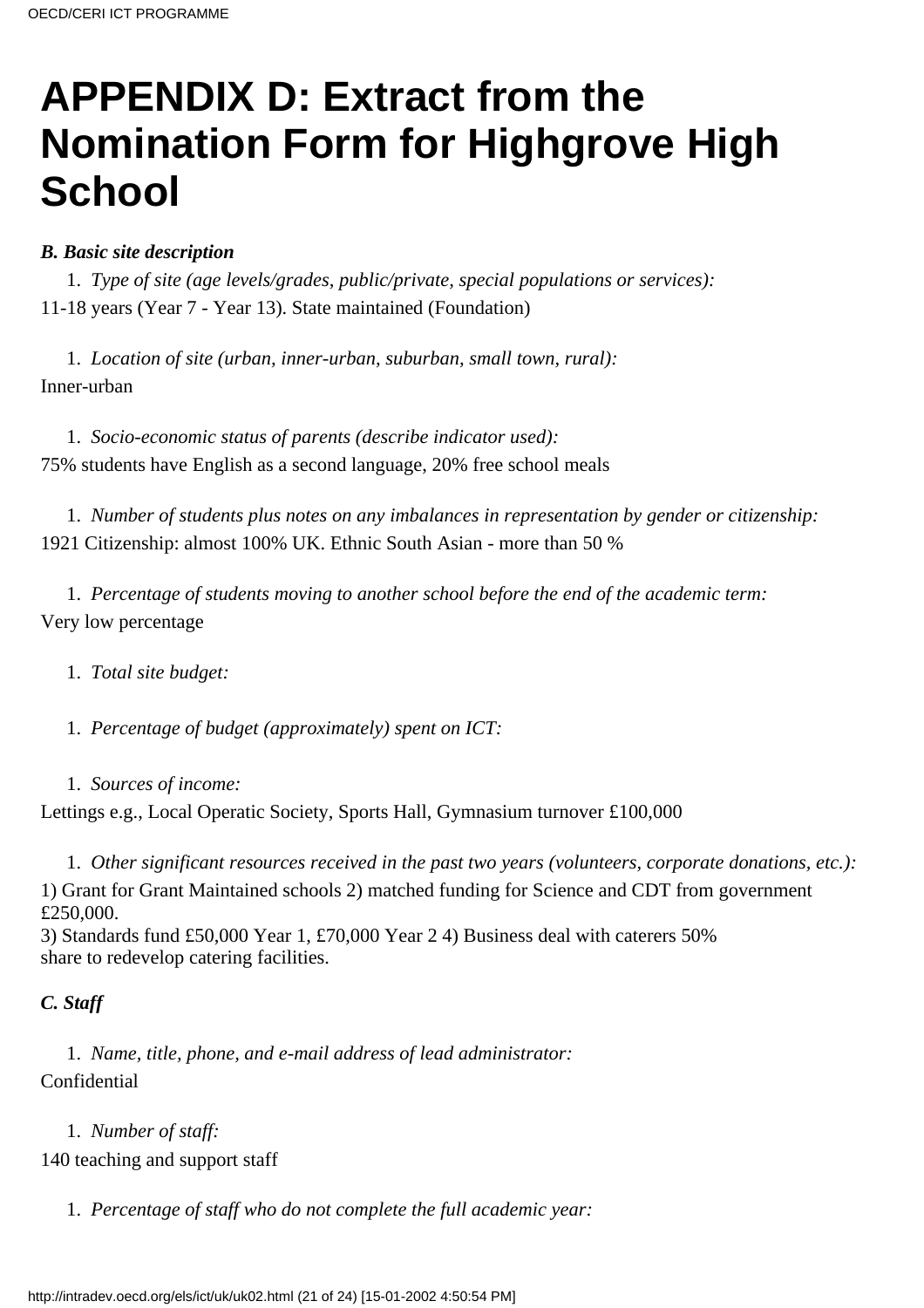### Very low percentage

*Average number of hours spent teaching for teachers whose primary assignment is classroom* 1. *teaching:*

18 out of 20 periods (each period 75 minutes in length)

# *D. Academic schedule and performance*

1. *Academic schedule (start/end dates, weekly days/hours):* September July; 20 periods per week, 75 minutes each.

1. *Organisation of instruction (timetable type, special educational needs provisions, etc.):* 2 weekly timetable slots of 75 mins (20 periods/week)

1. *Formal assessment procedures (types of tests, dates given, purposes):*

GCSE 16+ A level, NFER CATS Year 7, Year 9. Key Stage 3 SATs. Examinations take place in the summer term or at the end of modules of work

# *E. Improvement/Innovation*

*Description of improvements or innovations (400-500 words--please attach, along with relevant* 1. *documentation).*

See main report

### 1. *Main indicators of success of the improvements:*

Children and parents find the systems encouraged students to set higher goals.

1. Role of information and communication technologies (ICT) in improvements (400-500 words please *attach).*

### See main report

### *F. ICT*

# 1. *Brief description of the main technologies (ICT) used at the site:*

www; intranet. Student access is encouraged through the Open Learning Centres

### 1. *Total number of WWW-usable computers*

Limit because of band with and supervision. 200 - mostly Pentiums

# 1. *Total number of other computers*

150 networked non internet; 10 non networked mostly Pentiums; 20 Macs from administration not www. (Technical support from web: Novell support is good on-line.)

1. *Locations of computers (labs, classrooms, library, etc.)* Library, labs, classrooms, dedicated suites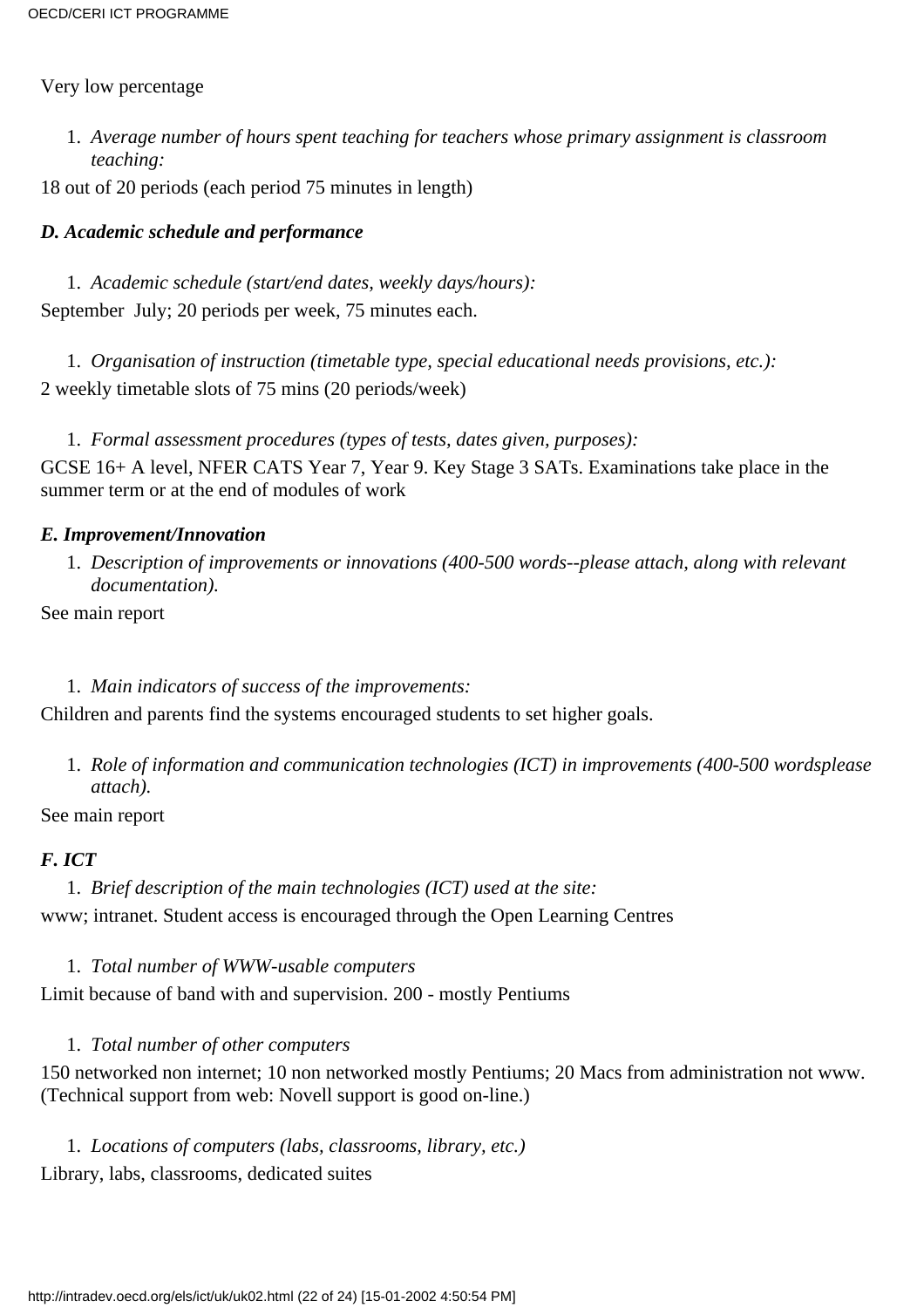### 1. *Type of Internet connection*

Leased line. 512KB moving to 2MB next year.

# 1. *IT Pupil Code of Practice*

There was an agreed code of practice about the use of internet and email. Monitoring of websites accessed was undertaken by technical staff. Individual users could be identified. In addition filtering software was used and student use of computer suites and computers in the Open Learning Centres was monitored by staff.

*Examples of the layout of the computer suites (in the Open Learning Centres computers were* 1. *clustered in groups.)*



*Room 1: 30 networked computers available for pupil use outside lesson times.*

*Room 2: 30 networked computers available for pupil use outside lesson times.*